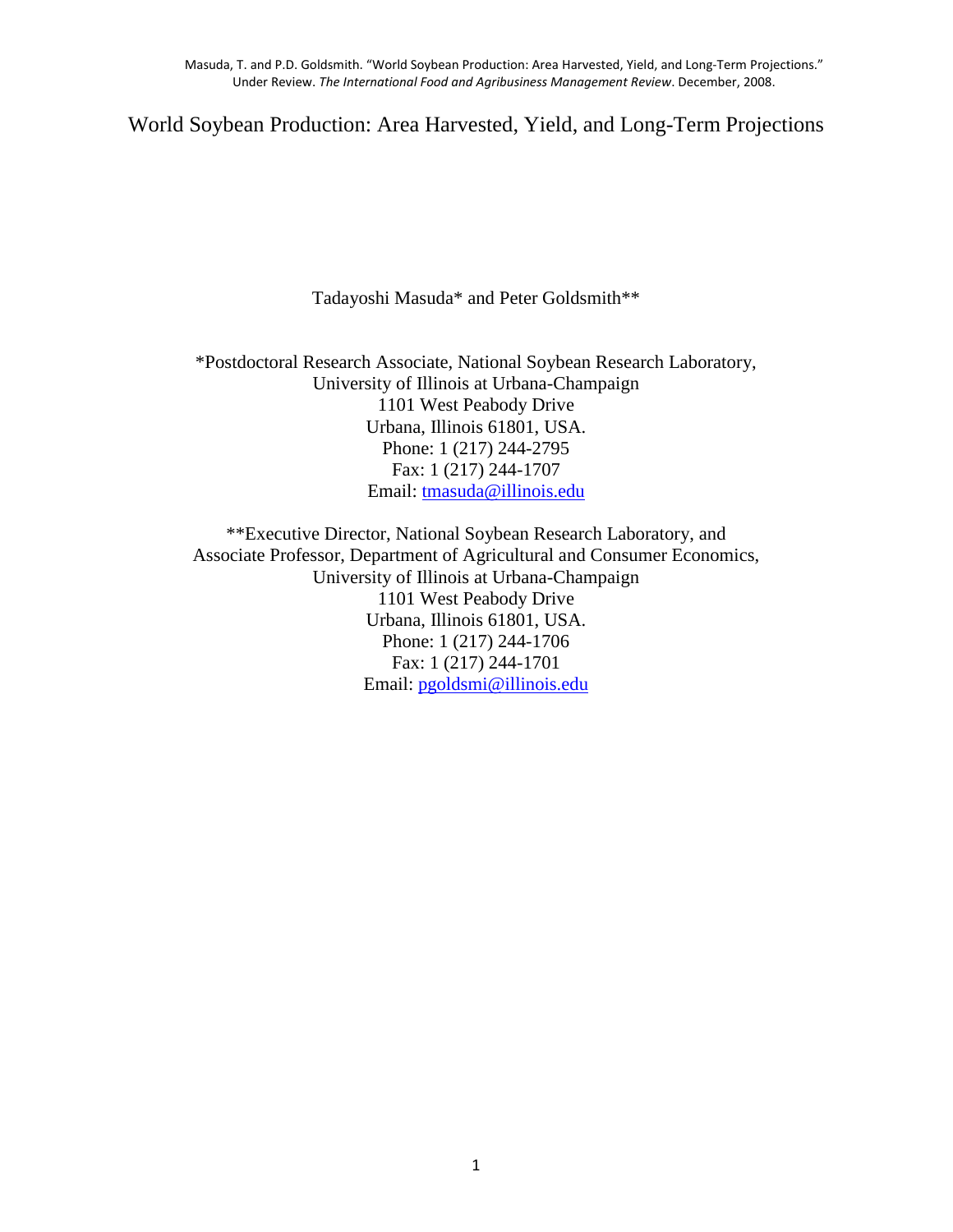# World Soybean Production: Yield, Area Harvested, and Long-Term Projections

# Abstract

Soybeans serve as one of the most valuable crops in the world, not only as an oil seed crop and feed for livestock and aquaculture, but also as a good source of protein for the human diet and recently as a biodiesel feedstock. The world soybean production quantity increased by 4.8% annually from 1960s and reached 217.6 million tons in 2005-07. World production of soybeans is predicted to increase by 2.1% annually to 359.7 million tons by 2030, using an exponential smoothing model with a damped trend. Finally, various scenarios and their implications are discussed for increasing supply.

# Key words

Soybean, production, long-term projection, exponential smoothing with damped trend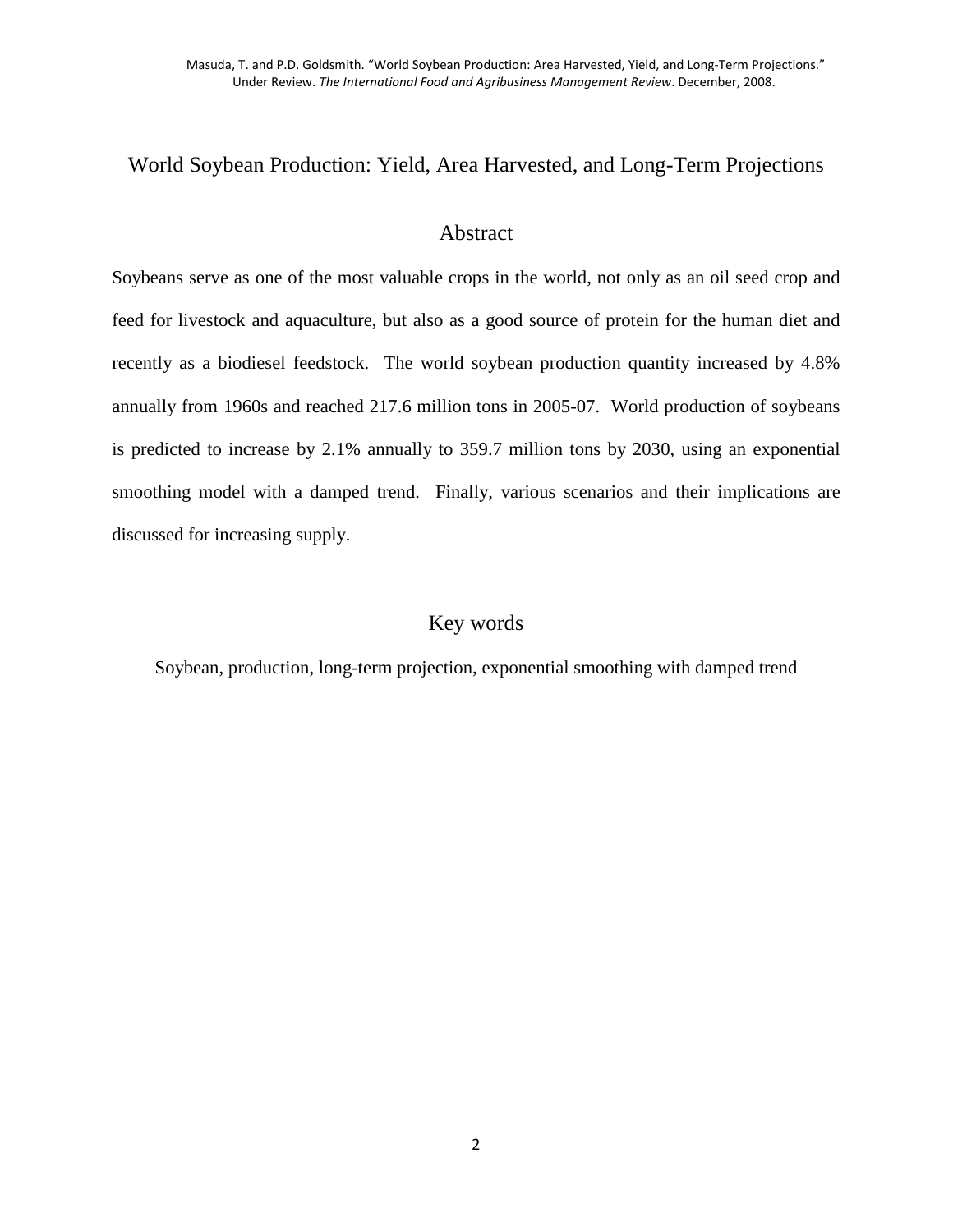# Introduction

Soybeans are one of the most valuable crops in the world<sup>1</sup> not only as an oil seed crop and feed for livestock and aquaculture, but also as a good source of protein for the human diet and recently as a biodiesel feedstock. As the soybean demand increases, the supply is challenged, the stocks reduce, and the market prices rise. In order to meet the demand, there are two alternatives: increase planted hectares or increase yield  $\text{(tons/ha)}^2$ . This paper examines the long range forecasts of future production.

# Objectives and Procedures

<u>.</u>

This paper has three objectives: 1) to examine the contribution of increased land use as a component of overall production; 2) to analyze the contribution of yield to overall production across large and small, but promising, producing countries; and 3) to estimate the long range production quantities of soybeans at the country and international levels. The estimation results are used for the discussion of land requirements and necessary yield improvements in the projection period.

We use time series of soybean production quantity, yield, and area harvested of 7 top producing countries (USA, Brazil, Argentina, China, India, Paraguay, and Canada)<sup>3</sup> and 6 continents

<sup>&</sup>lt;sup>1</sup> According to National Aeronautics and Space Administration (NASA), soybeans are chosen as one of the primary crops to be grown on the lunar or planetary surface in their research projects. Other candidates include wheat, rice, peanuts, dried beans, white potato, and sweet potatoes. Some fresh fruits and vegetables such as tomatoes, lettuce, spinach, bell pepper, onions, carrots, radish, and strawberries are also considered. Regarding soybeans, some processes like oil expression and tofu production will be tested on the lunar surface in 2024 or later.

 $2^2$  Reducing losses also increases the available supply, but would have minor impact on the overall supply-demand balance.

 $3$  These 7 countries cover more than 95% of the world soybean production quantities in 2005-07.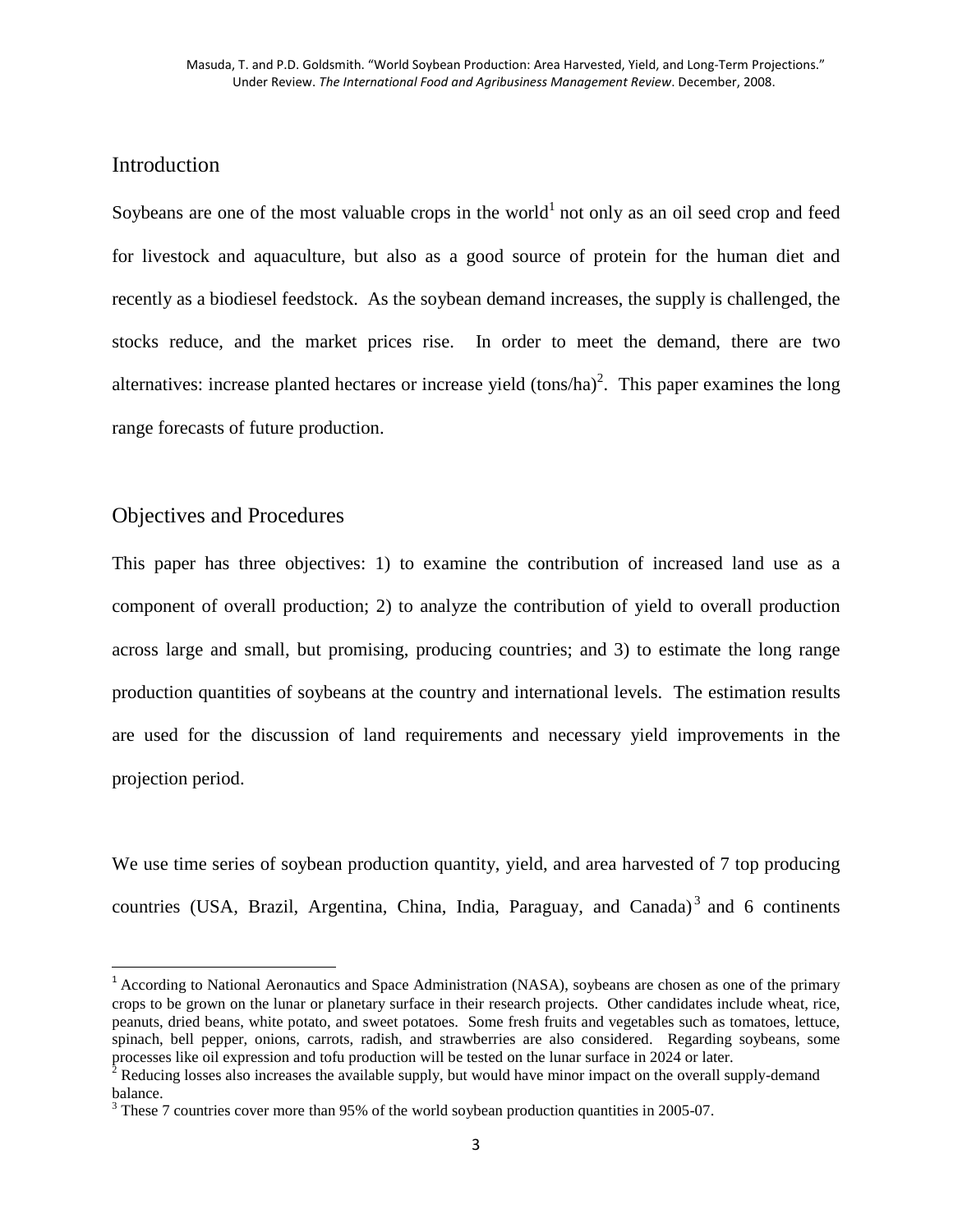(Africa, Asia, Europe, North America & Caribbean, South America, and Oceania) from 1961 to 2007<sup>4</sup>. Ukraine and Russian Federation are combined and also picked up for the discussion of yield and land use in the estimation period. With 'Rest-Of' terms<sup>5</sup>, the world total production quantities are calculated in the model. In order to estimate production quantity through 2030, exponential smoothing with a damped trend<sup>6</sup> is employed as a univariate time series model. The estimation results by country and by continent are shown, and the long-term soybean supply market is examined.

Increasing harvested land historically has been the most expedient manner to increase crop output. World-wide soybean harvested acres increased over 60% while yield increased less than 30% since 1990. Going forward available farmland will be limited by decreasing quantities of land not already in production, increased farmland loss for urbanization, heightened sensitivities about agricultural uses of land, and weak property rights in regions such as Africa that constrains the employment of modern agricultural methods (Goldsmith, 2008b). Soybean production therefore will require research and development to increase yields in order to meet future demand and compensate for declining stocks of available land. Combinations of growth rates of area harvested and yield are simulated to meet the world soybean supply-demand. Based on the simulations, we discuss some concerns such as arable land limitation and the environment, technological progress and R&D investments, and intellectual property and trade policy issues.

<u>.</u>

<sup>&</sup>lt;sup>4</sup> Data are provided from FAOSTAT.

<sup>&</sup>lt;sup>5</sup> Rest of Asia, Rest of North America and Caribbean, Rest of South America, and Rest of Europe.

<sup>6</sup> Developed by Gardner and McKenzie (1985).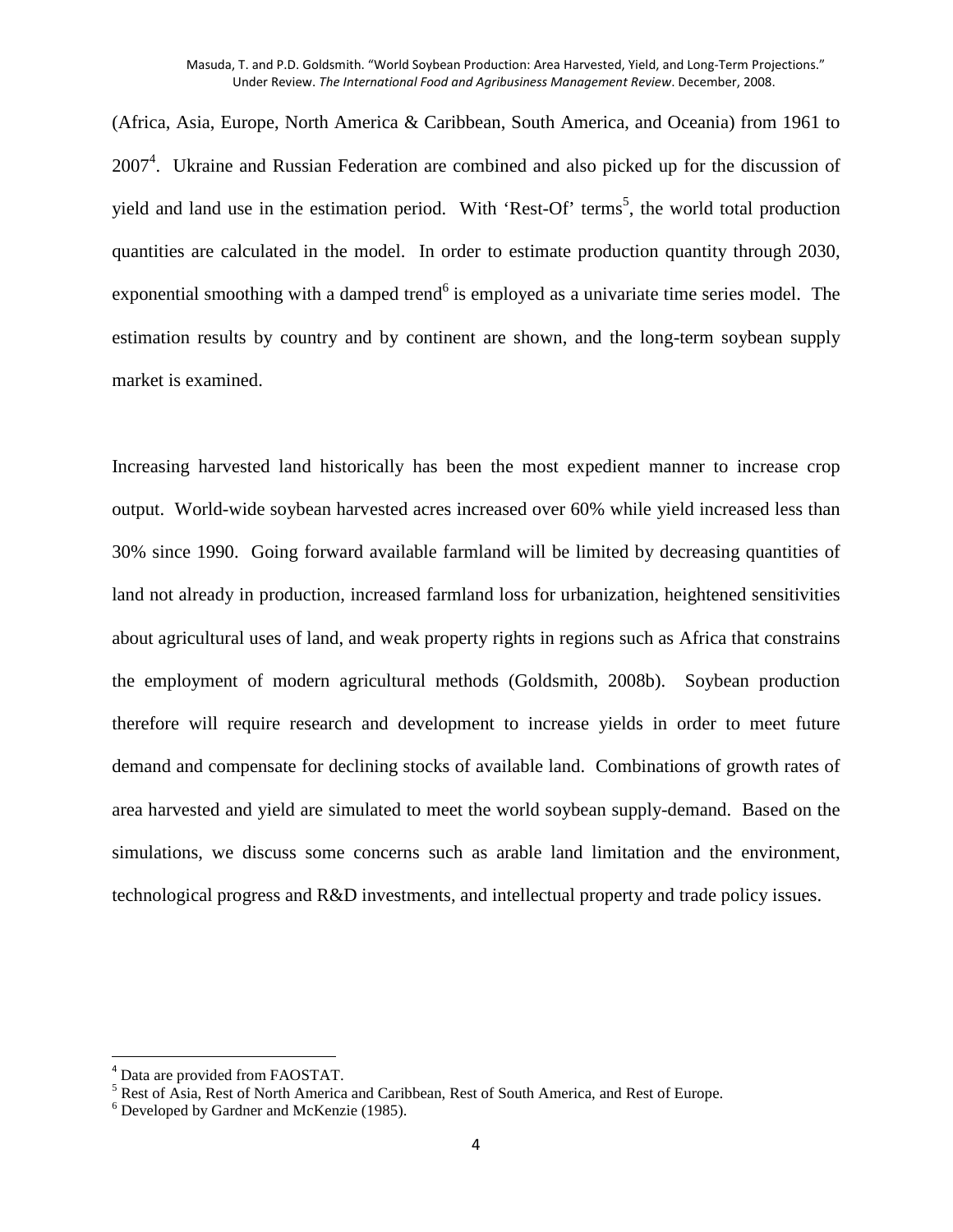# Soybean Production: 1961-2007<sup>7</sup>

<u>.</u>

Over the 2005-07 period on average 217.6 million tons of soybeans were annually produced in the world (Table 2). By continent, South America produced 101.8 million tons (46.8% of the world total), Northern America & Caribbean produced 83.9 million tons (38.6%) and Asia produced 27.4 million tons (12.6%) (Table 3). By country, the top producer in the world was USA., who produced 37.0% (80.6 million tons) out of the world total soybeans, and the second largest producer was Brazil, who produced 53.9 million tons of soybeans (24.8%). Argentina was the third producer and produced 41.4 million tons (19.0%). Including China (15.8 million tons, 7.3%) and India (8.9 million tons, 4.1%), these top five countries produced more than 90 percent (92.2%) of the world total soybeans. Adding Paraguay (3.9 million tons, 1.8%) and Canada (3.1 million tons, 1.4%), the top 7 countries shared more than 95 percent (95.4%) of total world soybean production quantity.

In 1961-63, the world total soybean production quantity was 27.4 million tons. At that time, 68.5% out of the world total was produced in the Northern America & Caribbean and 28.3% was in Asia. South America shared only 1.3%. By country, the USA was already the top soybean grower and produced two third of the world total production quantity (67.8%, 18.6 million tons). The second largest producer was China and it produced 6.6 million tons (24.1%). The former USSR was the third producer (0.4 million tons, 1.5%). The fourth and fifth soybean growers were Indonesia (0.39 million tons, 1.4%) and Japan (0.35 million tons, 1.3%) respectively, and Brazil was the sixth producer (0.31 million tons, 1.1%) at that time.

 $<sup>7</sup>$  As of December 2008, soybean production quantity, area harvested, and yield data are available during the period</sup> by FAOSTAT. The covered period 1961-2007 is divided into 3 terms: 1961-63 to 1981-83, 1981-83 to 1995-97, and 1995-97 to 2005-07. For example, the 3-year average of 1961, 1962 and 1963 is denoted by 1961-63.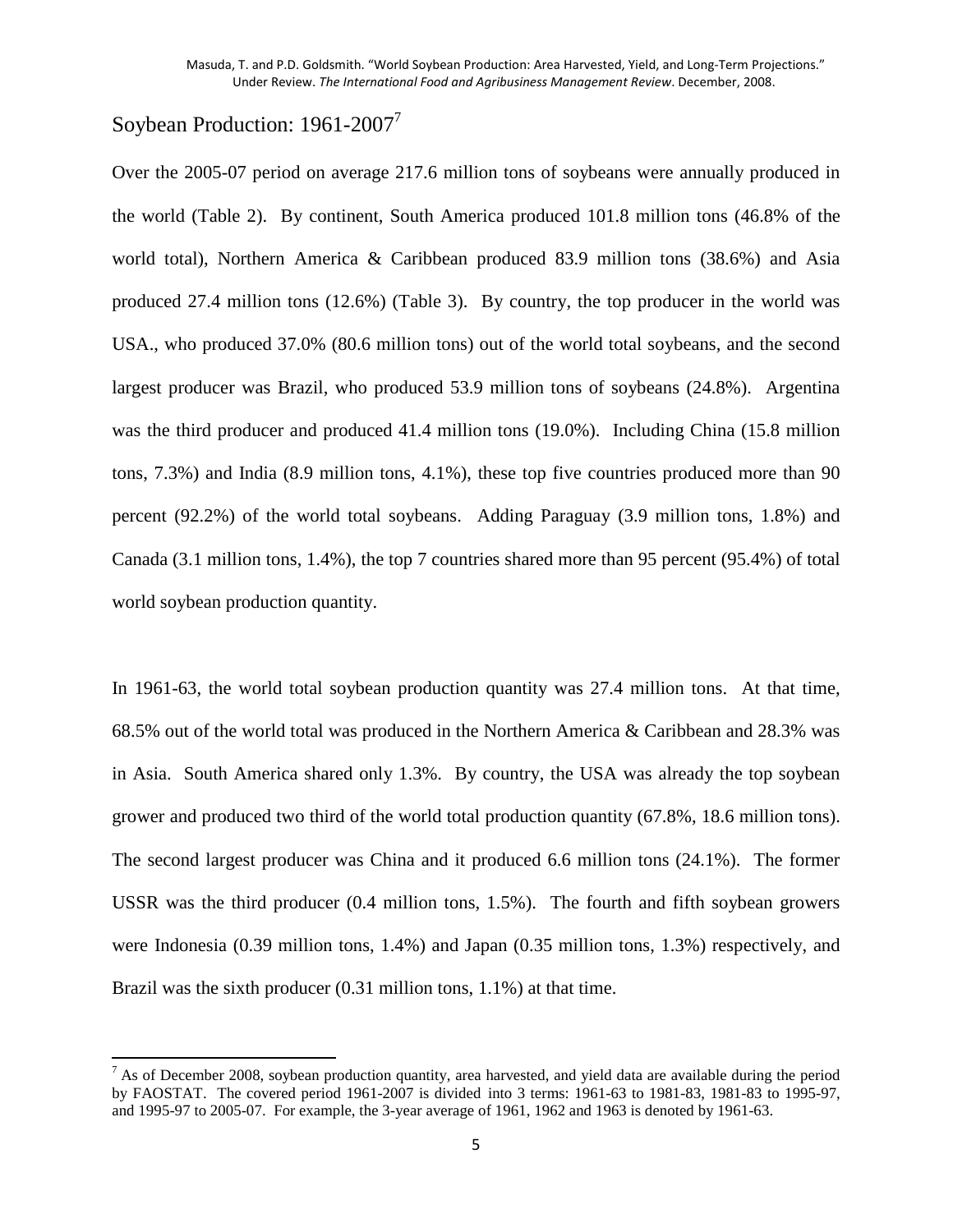During the period of 1961-2007, the production quantity rose approximately 800% from 27.4 million tons to 217.6 million tons. However, most of the production was due to increased harvested land as yield only doubled from 1.14 tons/ha (1961-63 world average) to 2.31 tons/ha (2005-07) (Table 8). The world soybean area harvested approximately quadrupled from 24.0 million ha in 1961-63 to 94.1 million ha in 2005-07 (Table 6). Though every continent except Oceania increased its area harvested during the period, major production areas shifted from North America and Asia to South and North Americas in terms of shares of production quantity and acreage harvested.

#### Disaggregation into Yield and Area Harvested

From soybean production quantity, *P* (metric tons), and its area harvested, *A* (ha), the yield, *Y* (tons/ha), is calculated as *P* divided by *A* and replaced with *Y* as follows (Rosegrant et al, 2001 and 2002; FAPRI, 2008):

# $P = {P/\choose A} \times A = Y \times A$

Taking each growth rate, production growth rate  $(\dot{P})$  is disaggregated into yield growth rate  $(\dot{Y})$ and area harvested growth rate  $(A)$  to obtain

# $P = \dot{Y} + \dot{A}$

For the world soybean production's 44 years of growth, 1961-63 through 2005-07,

$$
\dot{P} = \left(\frac{217597616}{27403342}\right)^{\frac{1}{44}} - 1 = 4.8\%
$$
 (annual average growth).  $\dot{A} = 3.2\%$  and  $\dot{Y} = 1.6\%$ . From 1961-63 through 1981-83 world soybean production quantity increased from 27.4 million tons in 1961-63 to 86.7 million tons in 1981-83 by 5.93% annually on average (Figure 1 and Table 4).

Out of the annual average growth 5.93%, 3.80% came from area harvested growth and 2.05%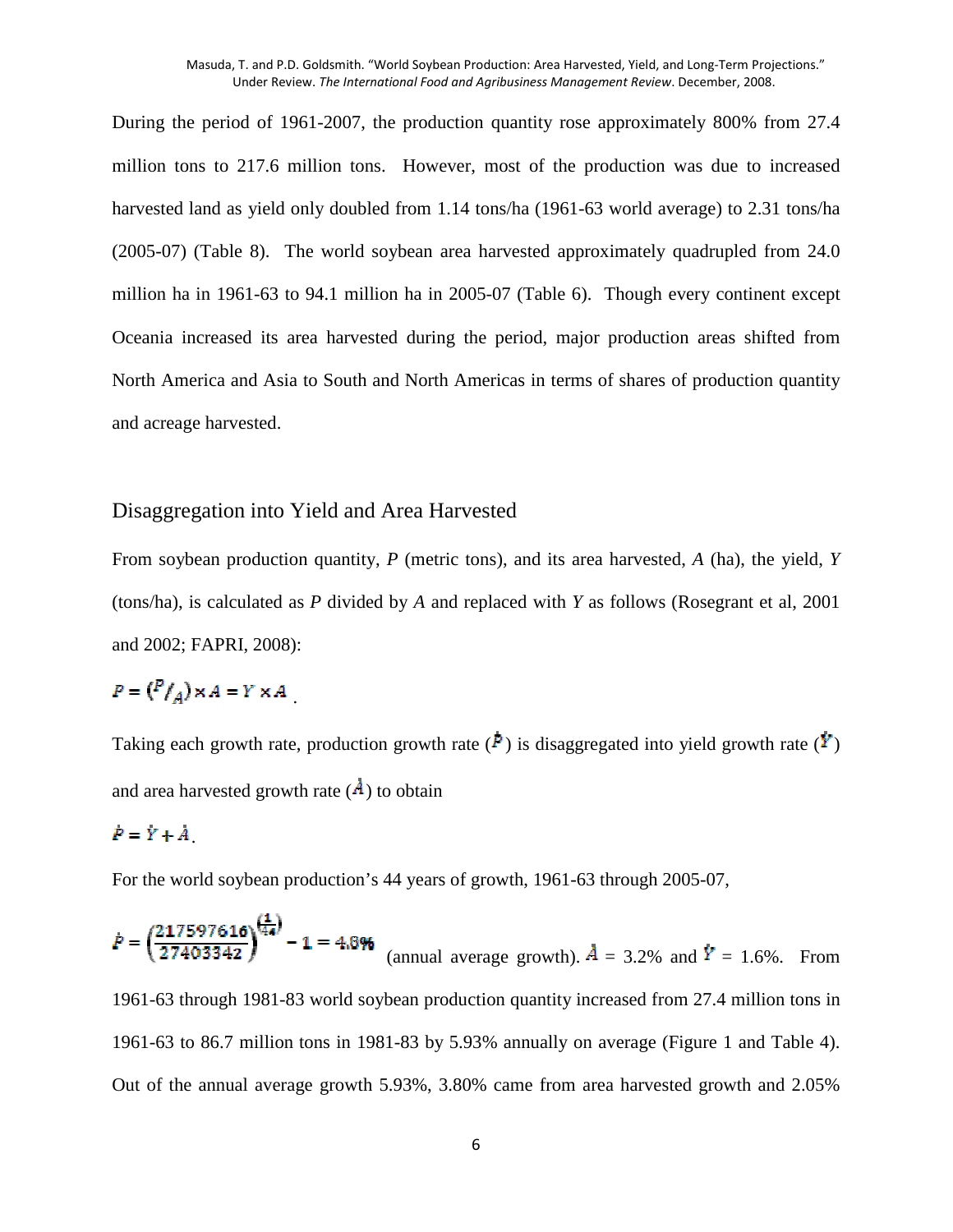came from yield growth (Tables 7 and 9). During the term, the world soybean area harvested increased from 24.0 million ha in 1961-63 to 50.6 million ha in 1981-83 (Table 6) and the world average yield increased from 1.141 tons/ha to 1.712 tons/ha (Table 8). The 3.80% annual growth of world area harvested was due to the rapid expansion in the USA (11.2 million ha to 26.7 million ha) and in Brazil (0.3 million ha to 8.3 million ha) and their contributions were 2.2 % points and 1.6 % points respectively (Table 7). At the same time, however, China's area harvested declined from 9.7 to 8.0 million ha and pushed down the world annual growth rate of soybean area harvested by 0.28 % points.

During the second term (1981-83 through 1995-97), the world soybean production quantity increased by 2.94% annually on average and reached 133.9 million tons in 1995-97. Production quantity growth slowed from 5.93% to 2.94% annually. The slowing of soybean production resulted from decreased harvested growth that declined from 3.80% to 1.52%, lower yield growth (2.05% to 1.39%). Though the world soybean area harvested increased to 63.5 million ha in 1995-97, the USA's area harvested decreased from 26.7 million ha in 1981-83 to 26.2 million ha in 1995-97 and pushed down the world area harvested annual growth by 0.07 % points. While the USA harvested area was shrinking, India (0.7 to 5.4 million ha), Argentina (2.1 to 6.1 million ha) and Brazil (8.2 to 11.2 million ha) all expanded, and contributed 0.73, 0.51, and 0.34 % points respectively to the world's 1.52% annual growth of area harvested. The world average yield increased to 2.11 tons/ha in 1995-97. The USA (2.51 tons/ha), Canada (2.63 tons/ha), and Paraguay (2.90 tons/ha) showed higher yields while China (1.73 tons/ha), India (1.04 tons/ha), and Ukraine & Russian Federation (0.68 tons/ha) were below the world average yield.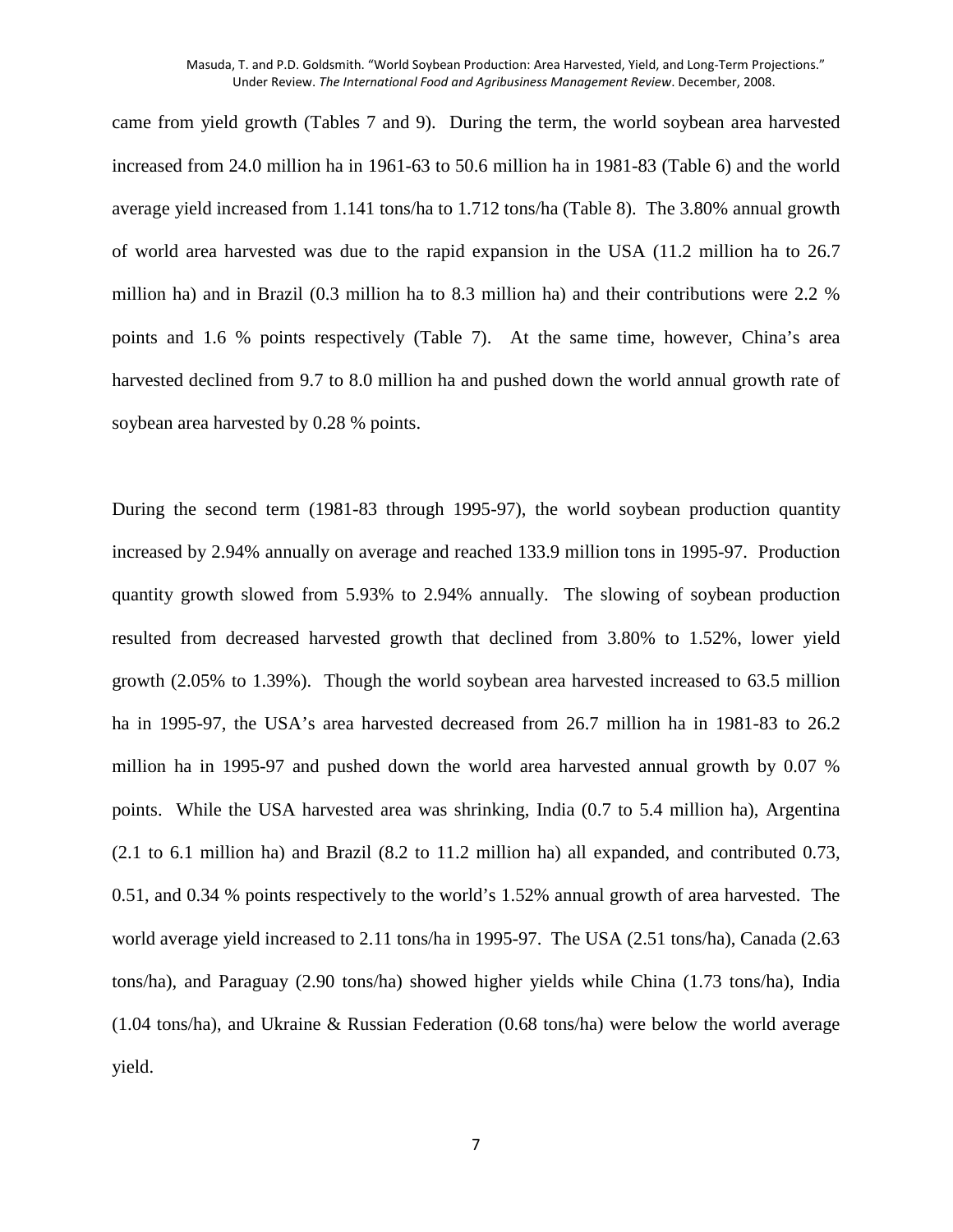During the third term (1995-97 through 2005-07), soybean production increased 4.98% per year and world production reached 217.6 million tons (2005-07). The rapid annual average growth was due to significant expansion of 4.0% per year of harvested acres (63.5 to 94.1 million ha). Brazil (11.2 to 21.9 million ha) and Argentina (6.1 to 15.1 million ha) accounted for two thirds of the growth annual increasing harvested acreage by 1.4 and 1.2 % points respectively (Table 7). The world average annual growth rate of yield though slowed to 0.93% (Table 9). Yield in Ukraine & Russia increased rapidly by 5.27% annually and reached 1.128 tons/ha in 2005-07 and Africa's yield also rose by 3.26 % annually and reached 1.156 tons/ha. Now there is no area where the soybean production yield is below 1.00 tons/ha from the viewpoint of average yield by continent (Table 8). Argentina has the highest yield 2.75 tons/ha (2005-07). Average yield in South America reached 2.52 tons/ha and is fast approaching average yields in the United States (2.698 tons/ha) and Canada (2.661 tons/ha).

#### Method

The soybean production quantities by continent or major countries are estimated as univariate time series (Equation 1). Out of Box-Jenkins or ARIMA type univariate time series model employs exponential smoothing with a damped trend (See Gardner and McKenzie, 1985; Hamilton, 1994; Mills, 1990). Introducing a damped trend into exponential smoothing makes sense as growth rates in yield and expansion of harvested land begin to plateau. Both linear and damped trends are estimated for comparison purposes.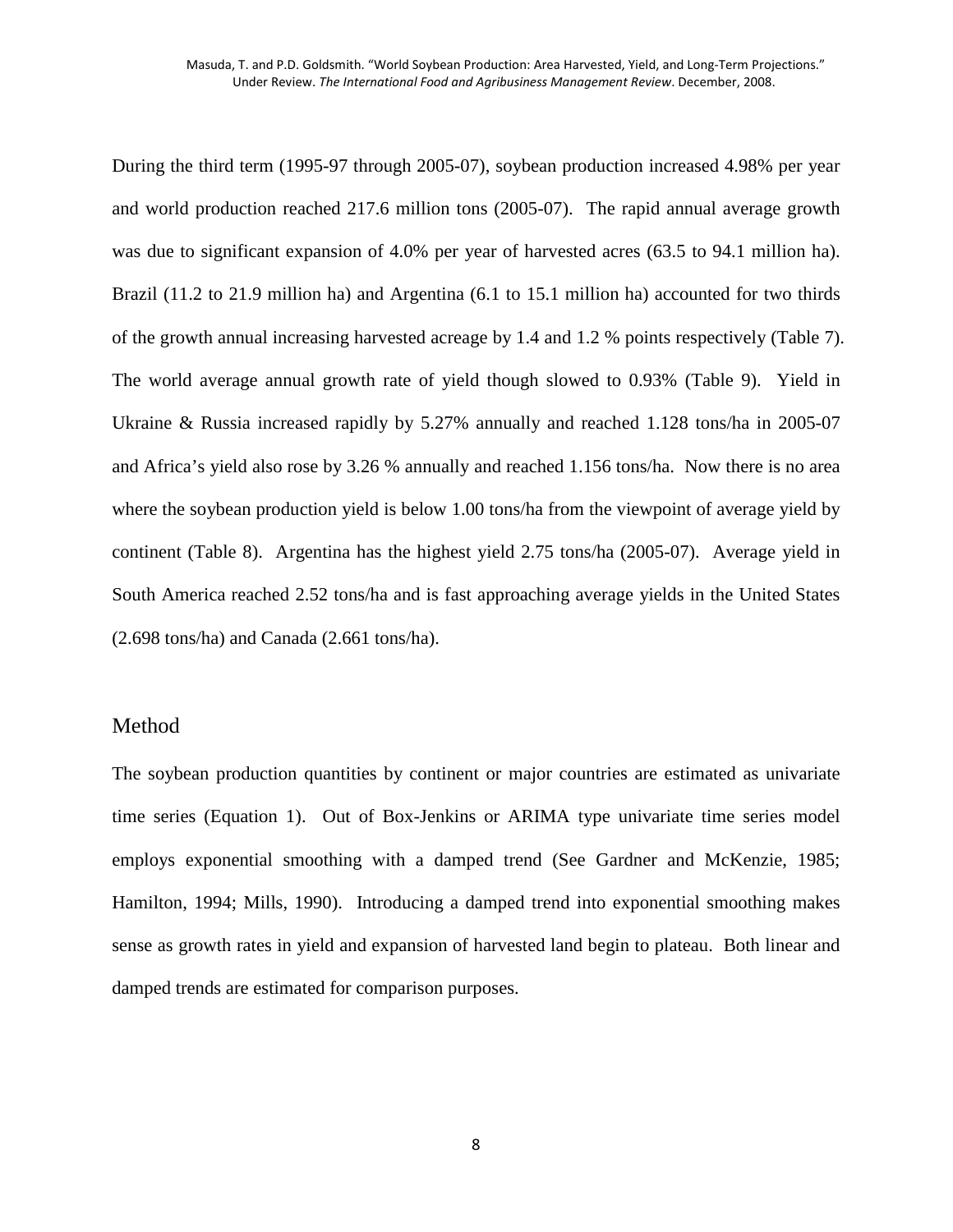Following Gardner and McKenzie (1985) and Gardner (1985), the general damped-trend linear exponential smoothing model is as follows $8$ :

$$
P_t = \mu_t + \beta_t t + \epsilon_t \tag{1}
$$

where  $P_t$  is production at time t,  $\mu_t$  is the mean or level of production at time t,  $\beta_t$  is parameter

at t, *t* is the time trend or year, and  $\epsilon_t$  is error term at t.

The smoothing equations are:

Level:  $L_t = \alpha P_t + (1 - \alpha)(L_{t-1} + \phi T_{t-1})$ , and

Trend:  $T_t = \gamma (L_t - L_{t-1}) + (1 - \gamma) \phi T_{t-1}$ 

where  $\mathbf{L}_t$  = smoothed level at *t* of the series, computed after  $P_t$  is observed,

 $\alpha$  = smoothing parameter for the level of the series,

 $\Phi$  = trend modification or damping parameter.

 $T_t$  = smoothed trend at the end of period *t*, and

 $\mathbf{Y}$  = smoothing parameter for trend.

The error-correction form of the smoothing equations is:

 $L_t = L_{t-1} + \phi T_{t-1} + \alpha e_t$ , and

 $T_t = \phi T_{t-1} + \alpha y e_t$ 

<u>.</u>

where  $\mathbf{e}_t = P_t - \mathbf{P}_t(\mathbf{1})$  is a one-period-ahead forecast error.

The forecast for *k* period(s) ahead from origin *t* is:

<sup>&</sup>lt;sup>8</sup> In the end, this paper estimated soybean production quantities first then examined three scenarios of yield and area harvested growths. When using Box-Jenkins methodology to forecast a constructed variable, in our case  $P = A \times Y$ , it is not clear whether it is better to forecast *A* and *Y* separately to produce the forecast, or to forecast *P* directly (Kennedy, 2003). There is no conclusive evidence at all as to the choice between the direct forecast of aggregated variables (production quantity, *P*) and the indirect forecasts as the sum of forecasts of the components (area harvested, *A*, and yield, *Y*), whereas indirect forecasts tend to outperform direct forecasts (Kang, 1986). From the viewpoint of methodology analysis, comparisons between alternative approaches/models are called for.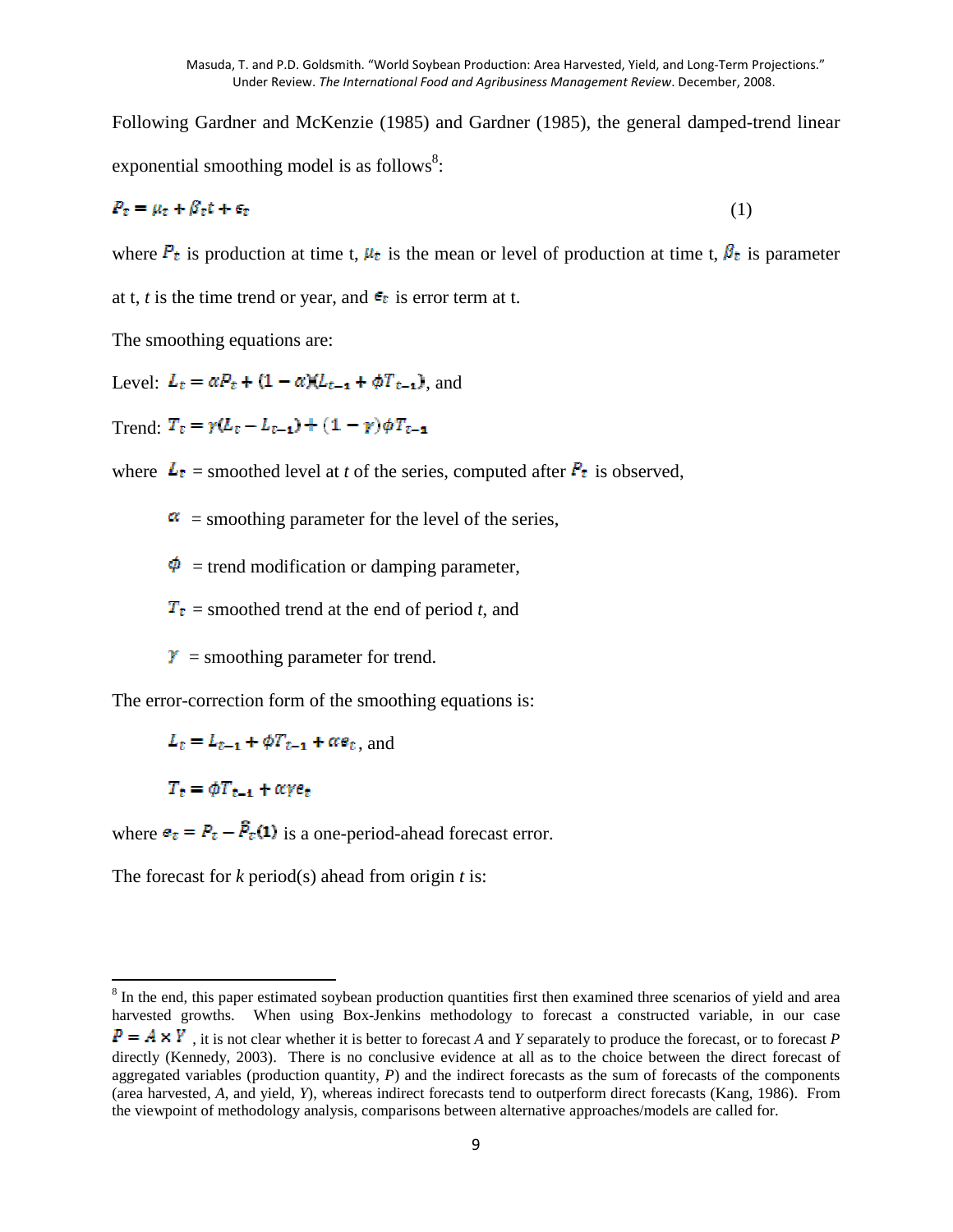$$
\hat{P}_t(k) = L_t + \sum_{i=1}^k \phi^i T_t
$$

If  $0 \le \phi \le 1$ , the trend is damped and the forecasts approach an asymptote given by the horizontal linear line or plateau:  $L_t + T_t \phi(1 - \phi)$ . The equivalent process is ARIMA (1, 1, 2)<sup>9</sup> which can be written as:

$$
(1 - \phi B)(1 - B)P_t = (1 - \theta_1 B - \theta_2 B^2)\epsilon_t
$$

where  $\theta_1 = 1 + \phi - \alpha - \alpha \gamma \phi$ , and

$$
\theta_2 = (\alpha - 1)\phi
$$

If  $\phi = 1$ , the model is equivalent to the standard version of Holt (1960) model and the trend is linear. The equivalent process is ARIMA (0, 2, 2):

$$
(1-B)^2 P_c = (1-\theta_3 B - \theta_4 B^2)\epsilon_c
$$

where  $\theta_{\rm s} = 2 - \alpha - \alpha \gamma$ , and

$$
\theta_{\bf A} = \alpha - {\bf 1}
$$

## Estimation Results

<u>.</u>

The world soybean production quantity is projected at 278.5 million metric tons in 2015 and 359.7 million metric tons in 2030 in the damped trend case (Table 2). The annual growth rates are 2.78% from 2005-07 to 2015 (Term 4) and then 1.72% through 2030 (Term 5 in Table 4). The estimated quantity level in 2030 is approximately 1.7 times greater than that in 2005-07. For comparison or reference, in the case of linear trend, the quantity level was projected as 289.8 million tons in 2015 and 411.7 million tons in 2030. The annual growth rates are 3.23% in Term 4 and then 2.37% in Term 5. The differences of the 2030 estimated quantities between in the

<sup>&</sup>lt;sup>9</sup> In the general ARIMA (1, 1, 2),  $-1 < \phi < 1$ .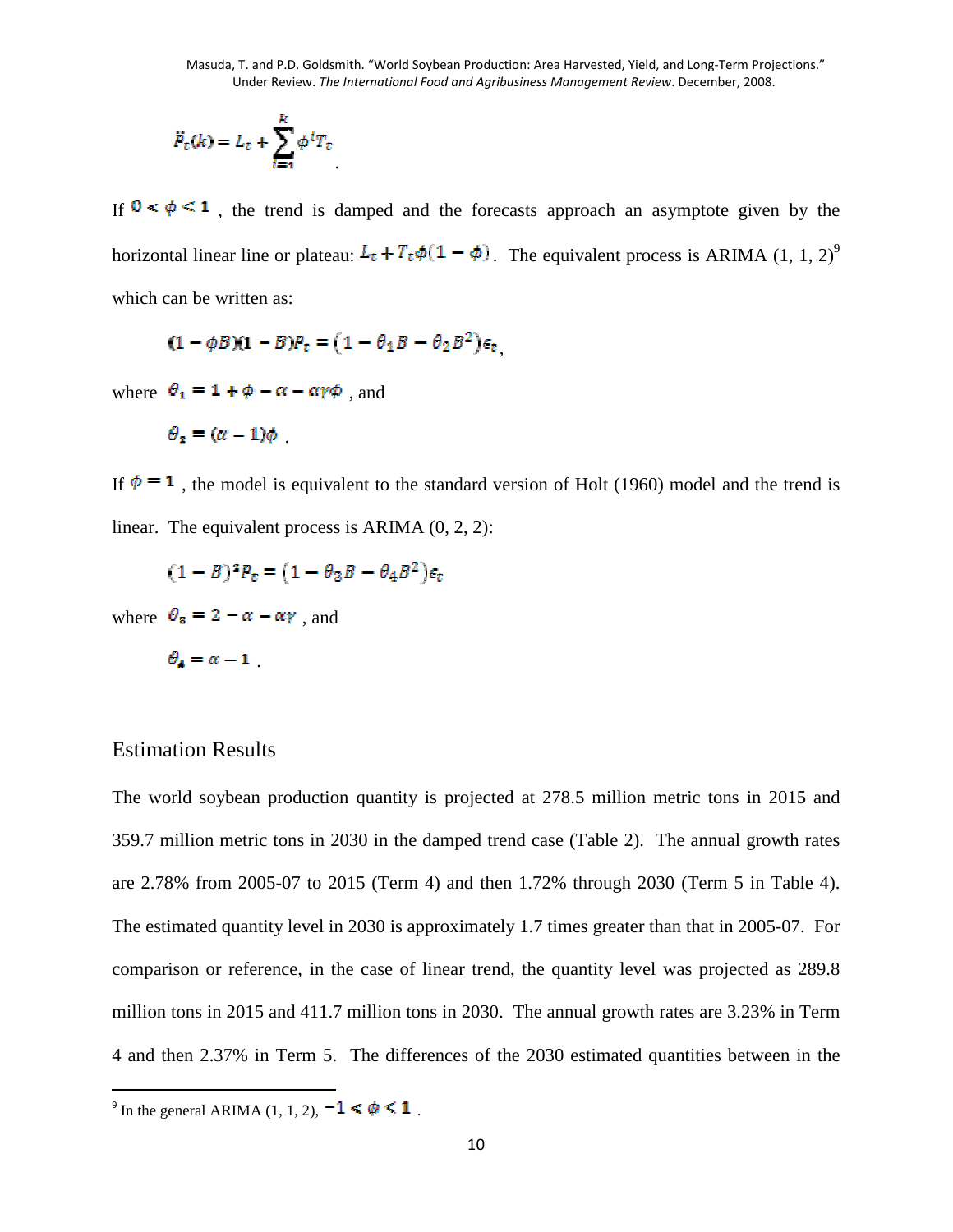damped and linear trend cases are 52.0 million tons and the linear trend case is 1.14 times greater than the damped trend case. As a moderate projection, we use the damped trend case for following discussion and examination.  $^{10}$ 

By continent, South America increases its production quantity over the projection period and reaches 214.9 million tons in 2030 (Table 2), producing approximately 60% of world's soybeans (Figure 3 and Table 3). Argentine's production quantity rises rapidly by 5.64% annually in Term 4 and 2.81% annually in Term 5, when it reaches 102.9 million tons in 2030 (Tables 2 and 4). At that time, Argentina is projected to become the top soybean grower, producing 28.6% of the world's output (Table 3). Brazil keeps the position as the second largest soybean producer in the world and produces 100.7 million metric tons (28.0%) of soybeans in 2030. On the other hand, the United States becomes the third largest producer (96.6 million tons) and its share declines to 26.9%. Including Canada, the production share in the Northern America and Caribbean is projected as 28.0% in 2030. Though China and India continue to increase their production quantities by 18.3 and 14.7 million tons respectively in 2030, the Asia's share gradually declines to 11.3% in 2015 and 10.2% in 2030. These top 5 countries will still produce more than 90 percent of the world soybean supply. Ukraine and Russia show the highest annual average growth rate (5.8% in Term 4 and 3.1% in Term 5) then the share roses above 1.0% in 2030.

## Scenarios

<u>.</u>

Arable land for soybeans is limited and a yield plateau appears to exist at 3.00 tons per hectare for many countries. Specht et al. (1999) discuss the biological limit to soybean yield

<sup>&</sup>lt;sup>10</sup> The annual average growth rates of world soybean production quantity for the period 2005-07 to 2030 are 2.69% by the linear trend case and 2.12% by the damped trend case.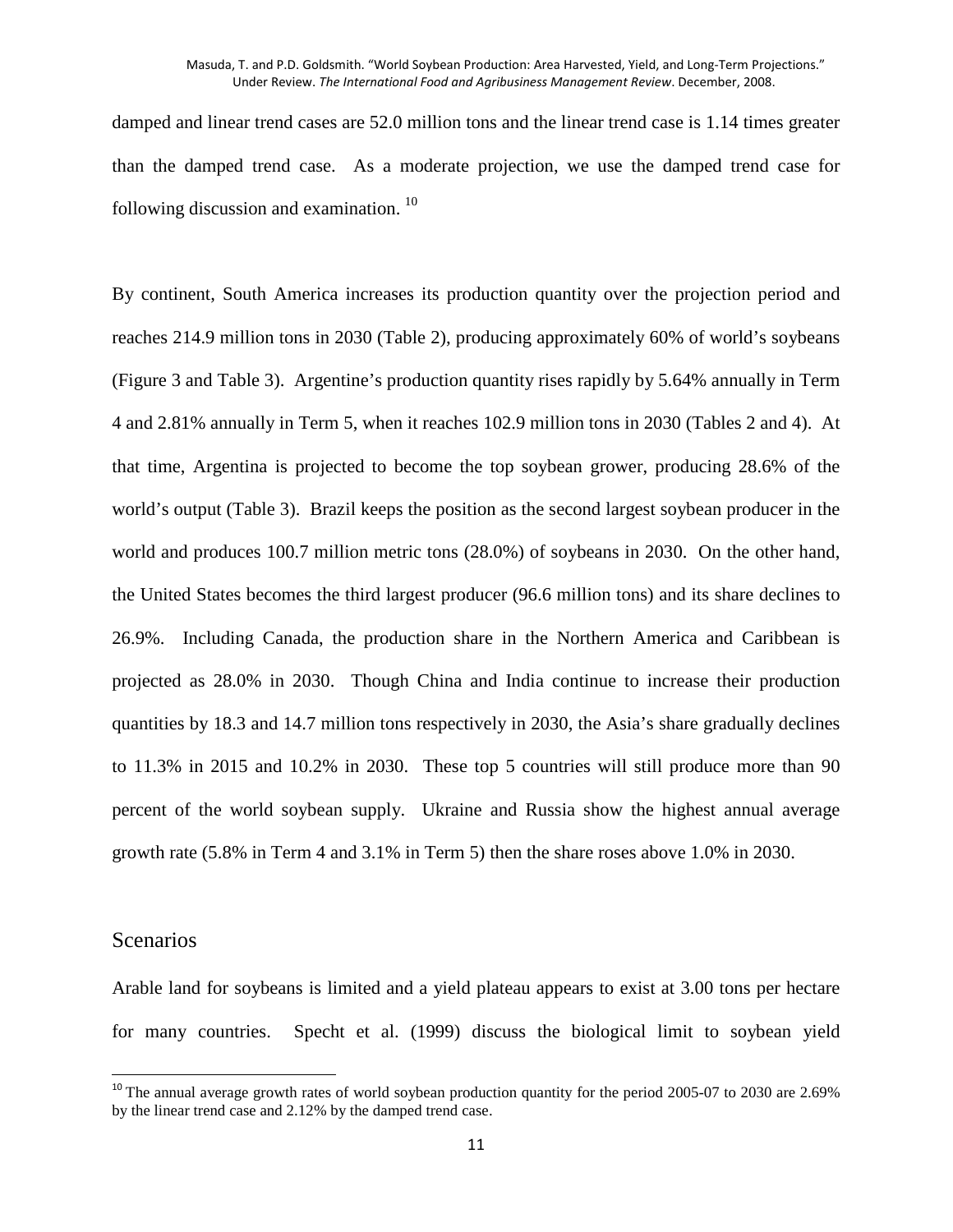improvement in the USA and the 4.00 tons per ha milestone could be achieved between in 2029 (earlier case) and in 2064 (later case). Recent research in Illinois, USA, has shown little yield growth over since 2000 (Goldsmith, 2008a). On the 2005-07 year average, the USA soybean yield was 2.70 tons/ha (16.9% greater than the world average yield). Land pressure and public debates over land use will continue to limit the expansion of agricultural production. Competition from other crops too may limit the rate of soybean expansion.

Three future scenarios are discussed set and the yield and area harvested are calculated.

- Scenario 1: Yield Annual Growth keeps the same rate (0.93% per year) of Term 3 (1995-97 to 2005-07).
- Scenario 2: Global Annual Yield Level reaches 3.000 tons/ha in 2030.
- Scenario 3: Annual Yield Growth slows to 0.85% annually.

#### *Scenario 1: Yield Annual Growth keeps the same rate (0.93%) of Term 3 (1995-97 to 2005-07)*

As a benchmark scenario, yield reaches 2.89 tons/ha in 2030 when the annual growth rate of the world average yield remains 0.93% during the estimation period. If yield growth were to remain constant at .93% per year, area harvested has to grow faster by 1.2% annually and total land under cultivation for soybeans reaches 124.8 million ha to meet expected demand. Such land expansion is 1.33 times greater than 94.1 million ha in 2005-07 (Figure 4 and Table 10).

#### *Scenario 2: Yield Level reaches 3.00 tons/ha in 2030*

Specht et al. (1999) state that the United States soybean yield could reach 4.00 tons/ha by 2029 as earlier case. Genetic and agronomic R&D investments in the leading soybean production areas and the implementation of technology transfer policies to low-yield areas might easily raise production in the western hemisphere to 3.00 tons per hectare by 2030. Currently (2005-07)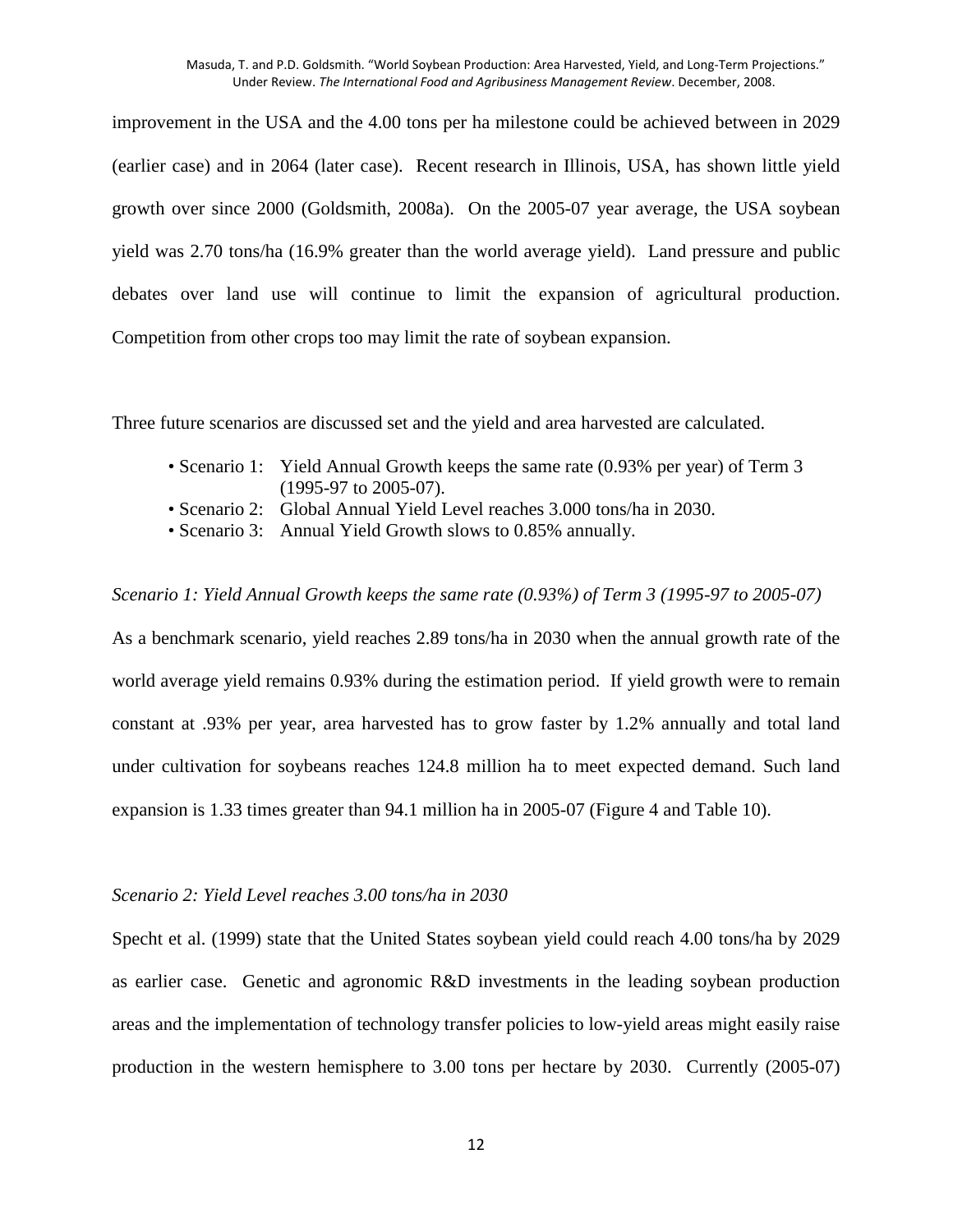North America and the Caribbean average 2.70 metric tons per hectare and South America averages 2.52 tons/ha. To reach the 3.00 tons/ha target, the average yield growth needs to increase from its base level of .93% to 1.1%. Even under this positive yield growth scenario the area harvested would still need to add over 25 million hectares and would reach 120 million hectares in 2030.

#### *Scenario 3: Annual yield growth slows to 0.85%*

Weak intellectual property rights limit private incentives to invest in soybean research (Goldsmith, 2006). As well increasing demand for liquid biofuels makes maize investment increasingly attractive. Soybean yield growth may decline with reduced soybean research and farmer investment in soybean production. Greater land expansion, though unlikely, would be needed to meet demand. Declining availability of land, higher productivity from competing crops, and greater sensitivity to maintain native biomes will limit the rate of soybean area expansion. To meet production forecasts world soybean hectares would need to increase over 30 million hectares to 127 million, if yield growth fell to .85% per year. At that level, the world average yield is 2.83 tons/ha, the lowest in these scenarios.

#### Concluding Remarks

This paper projected soybean production quantities by major counties and by continent, using an exponential smoothing with a damped trend. The world soybean production quantity was forecasted at 359.7 million metric tons in 2030. If 3.00 tons/ha in 2030 is set as the yield target, the average yield needs to increase by 1.1% per year and the area harvested will expand to 120 million ha in 2030 (Scenario 2). On the other hand, if the yield growth slows from the recent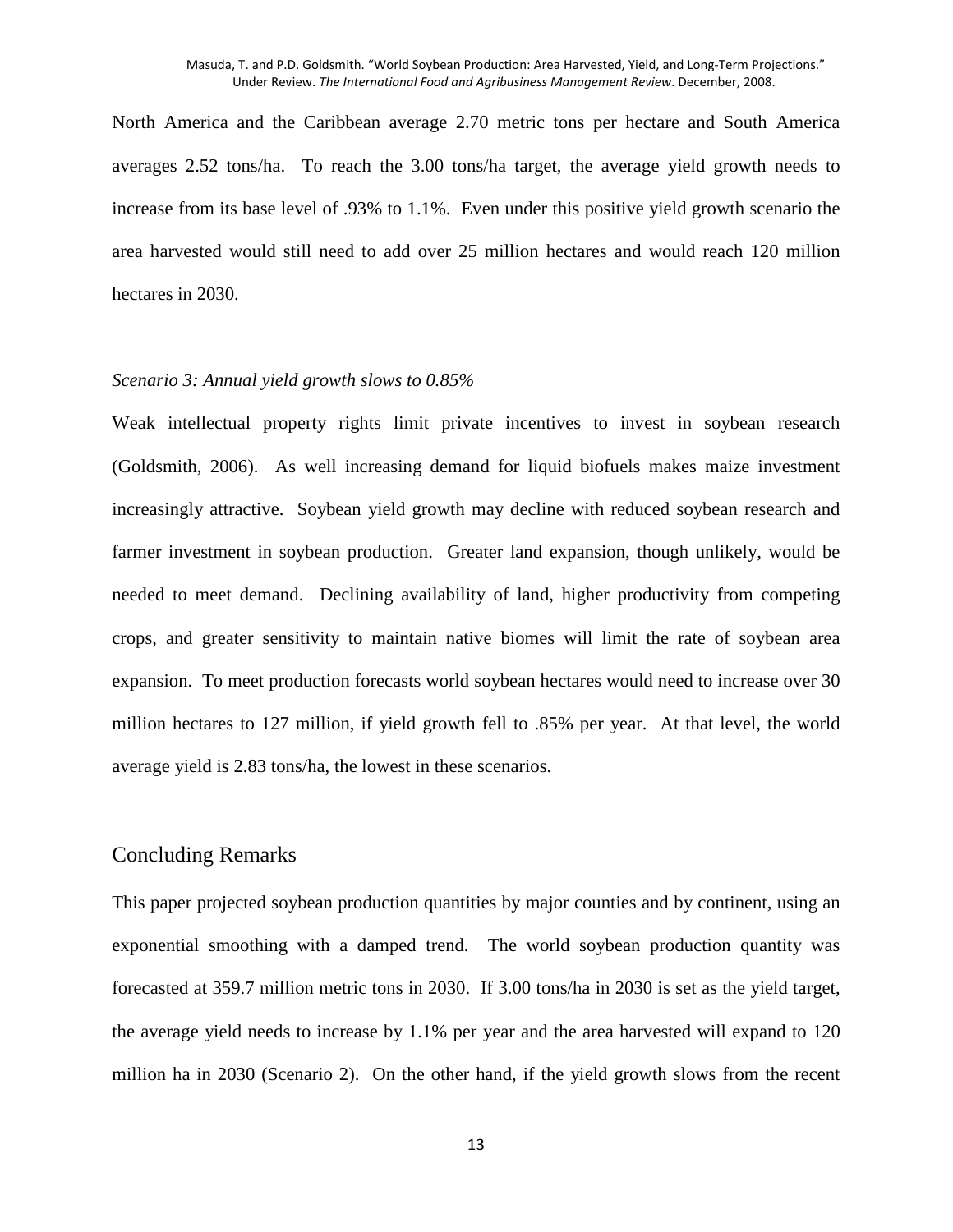pace of 0.93% to 0.85 % per year (Scenario 3), more than 127 million ha of soybean will be needed in 2030 to meet world demand.

Arable land on the globe is limited and the competition from other crops restricts the soybean area expansion. The expansion of farmland will continue to be constrained as the international community values environmental stewardship and biome preservation. Therefore, yield improvement appears to be essential for the industry to meet growing demand. Raising yield might take either or both of two directions: i) substantial R&D investments in genetics and agronomics to (or beyond) the biological limit in advanced soybean producing areas, or ii) technological transfers to low-yield areas. Soybean processing firms, livestock managers, and policymakers, as well as producers, therefore need to relook at the important role of agricultural research investment and associated intellectual property issues to assure adequate supply in the future.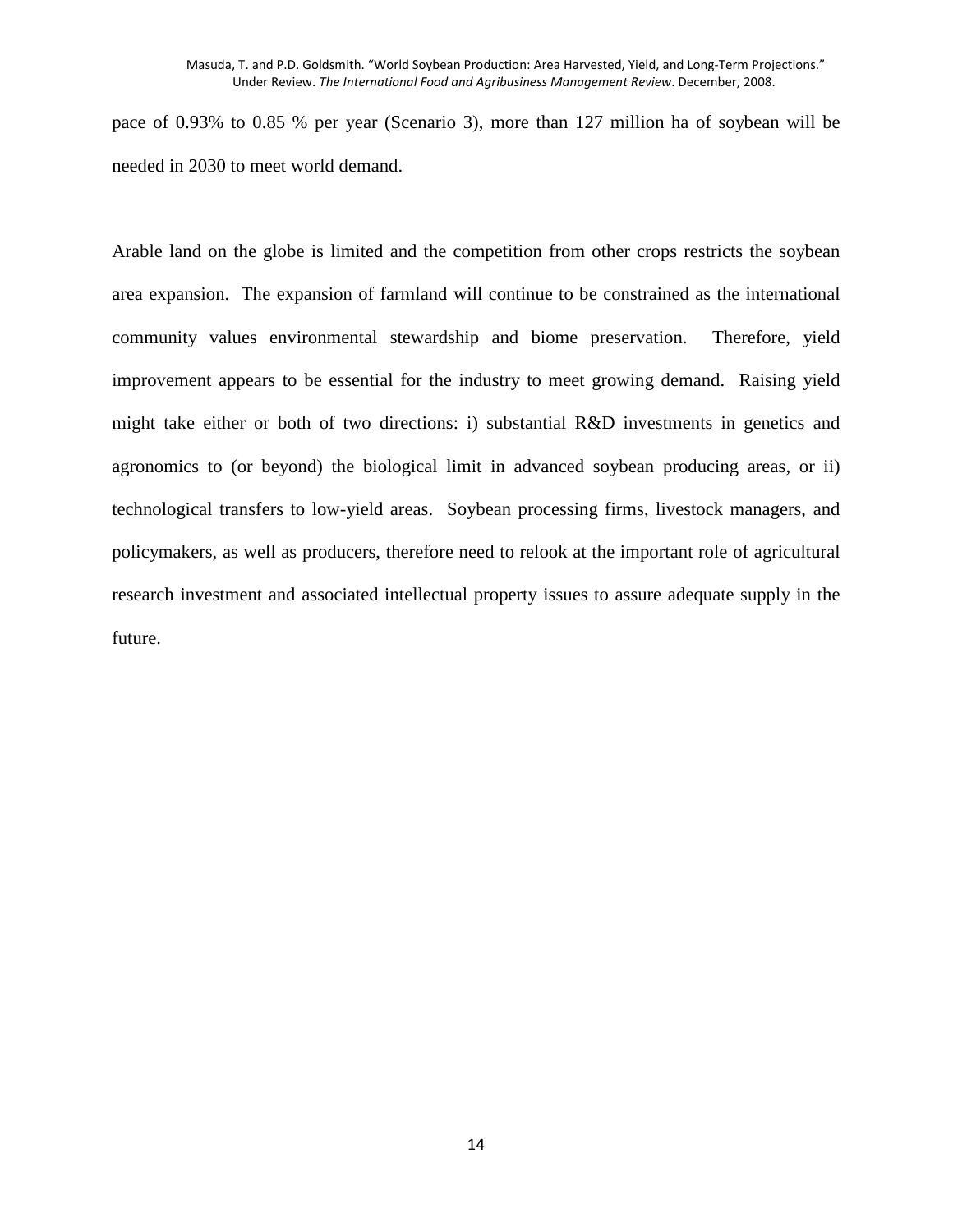# References

Food and Agricultural Policy Research Institute (FAPRI). 2008. USA and World Agricultural Outlook. FAPRI Staff Report 08-FSR 1. FAPRI, Iowa State University and University of Missouri-Columbia, Ames, Iowa, U.S.A.

Food and Agriculture Organization (FAO) of the United Nations. FAOSTAT. www.faostat.org.

- Gardner, E. S. Jr. 1985. Exponential Smoothing: The State of the Art. *Journal of Forecasting.* 4: 1-28.
- Gardner, E. S. Jr. and McKenzie, E. D. 1985. Forecasting Trends in Time Series. *Management Science*. 31 (10): 1237-1246.

Goldsmith, P. 2008a. Executive Director's Message. *NSRL Bulletin*. 15 (1): 7.

- Goldsmith, P. 2008b. Economics of Soybean Production, Marketing and Utilization. In Johnson, L. A., White, P. J. and R. Galloway. Eds. *Soybeans: Chemistry, Production, Processing, and Utilization.* American Oil Chemists Society (AOCS) Press, Champaign, IL. Pp.117- 150.
- Goldsmith, P., Ramos, G. and C. Steiger. 2006. Intellectual Property Piracy in a North-South Context: Empirical Evidence. *Agricultural Economics.* 35: 335-349.
- Hamilton, J. D. 1994. *Time Series Analysis*. Princeton University Press.
- Holt, C. et al. 1960. *Planning, Production, Innovation, and Work Force*. Prentice-Hall.
- Kang, H. 1986. Univariate ARIMA Forecasts of Defined Variables. *Journal of Business & Economic Statistics.* 4 (1): 81-86.
- Kennedy, P. 2003. *A Guide to Econometrics, 5th ed*. MIT Press.
- Mills, T. C. 1990. *Time Series Techniques for Economics.* Cambridge University Press.
- Rosegrant, M. W., Meijer, S. and S. A. Cline. 2002. *International Model for Policy Analysis of Agricultural Commodities and Trade (IMPACT): Model Description.* International Food Policy Research Institute.
- Rosegrant, M. W., Paisner M. S., Meijer, S. and J. Witcover. 2001. *Global Food Projections To 2020: Emerging Trends and Alternative Futures.* International Food Policy Research Institute.
- Specht, J. E., Hume, D. J. and S. V. Kumudini. 1999. Soybean Yield Potential A Genetic and Physiological Perspective. *Crop Sci.* 39: 1560-1570.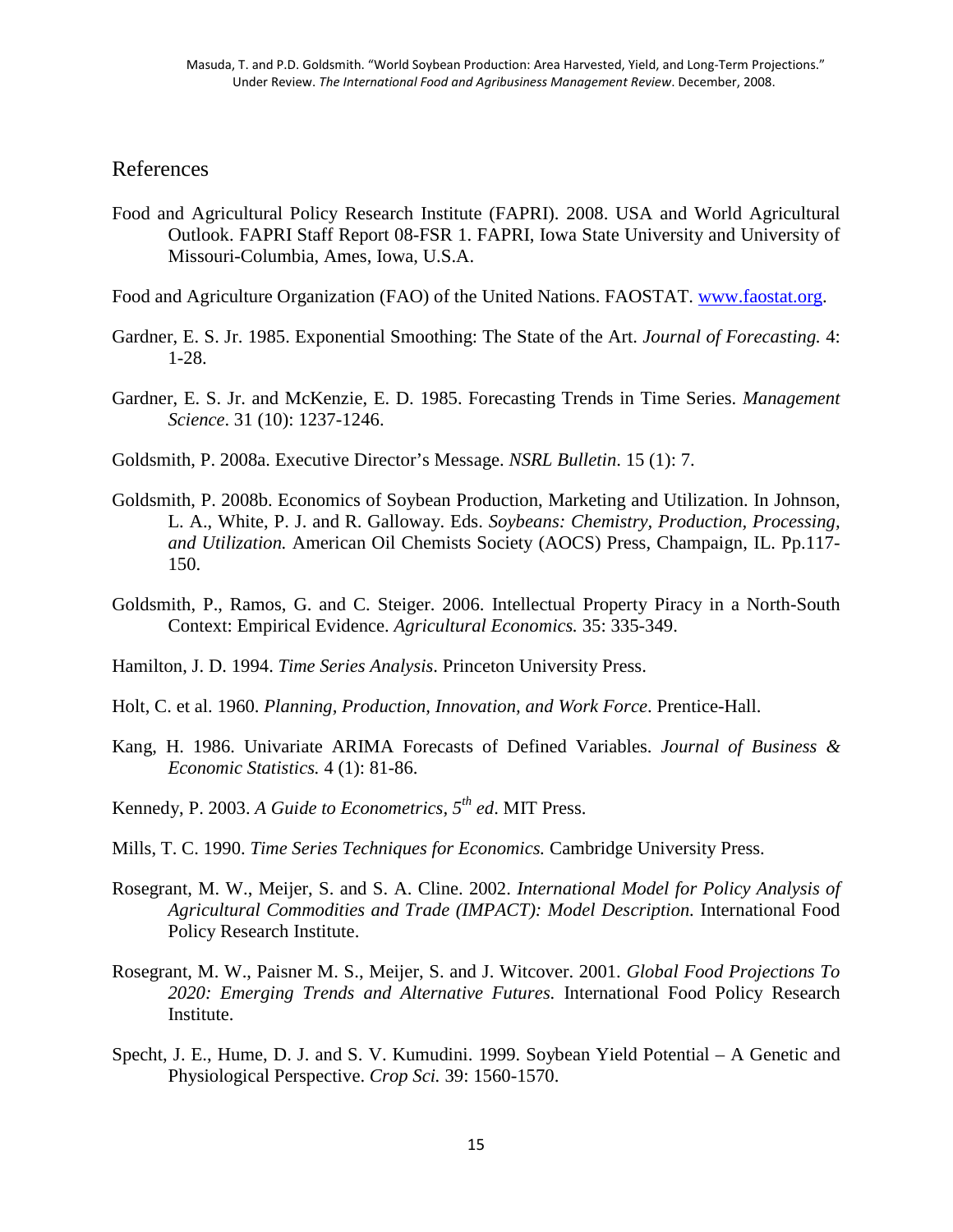

# Figure 1. Annual Average Growth Rates for

 Note. Term 1: 1961-63 to 1981-83, Term 2: 1981-83 to 1995-97, Term 3: 1995-97 to 2005-07. Source: FAOSTAT.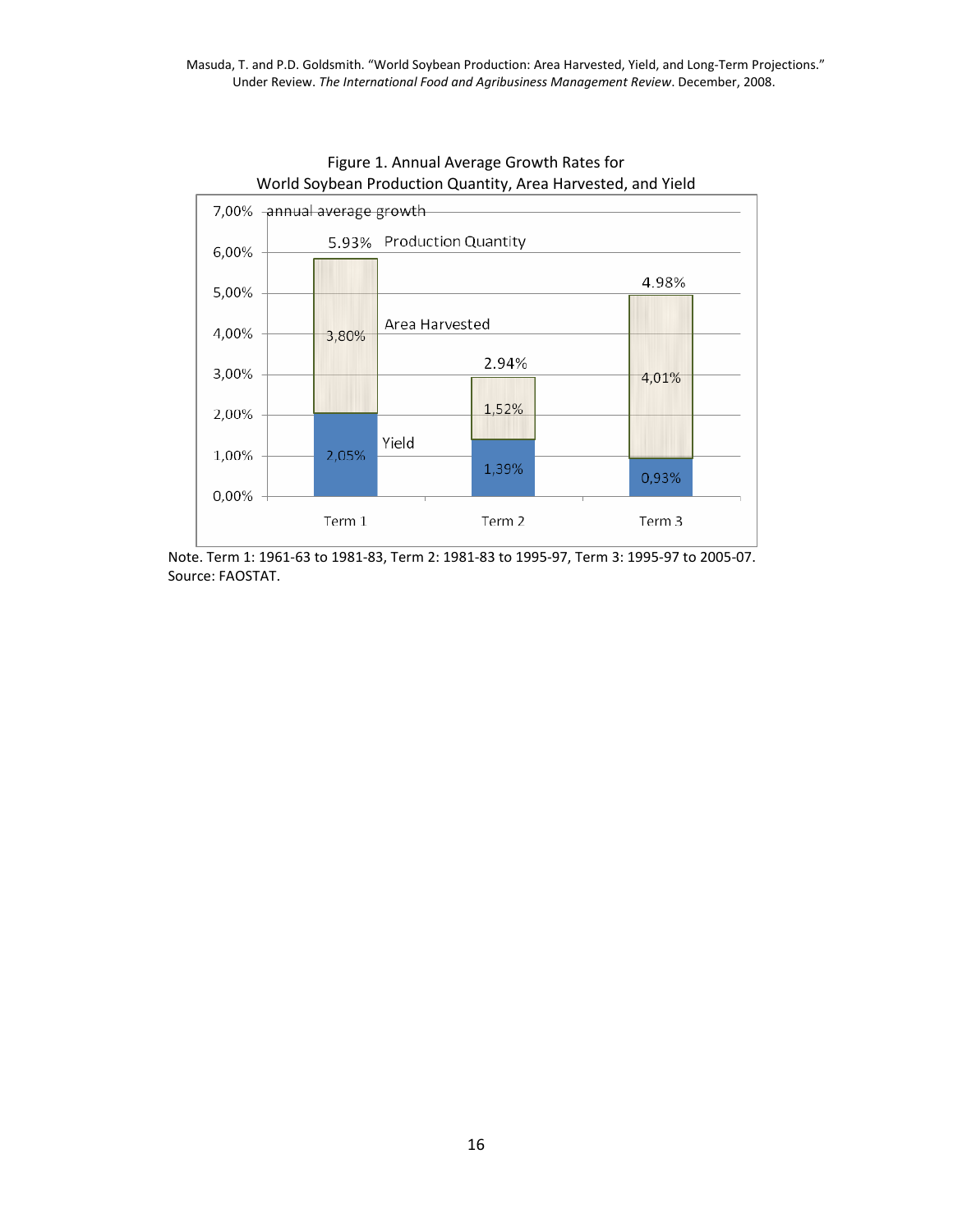

Figure 2. World Soybean Production Quantity

Note. Projections start from Year 2008. Source: FAOSTAT and Author's Estimation.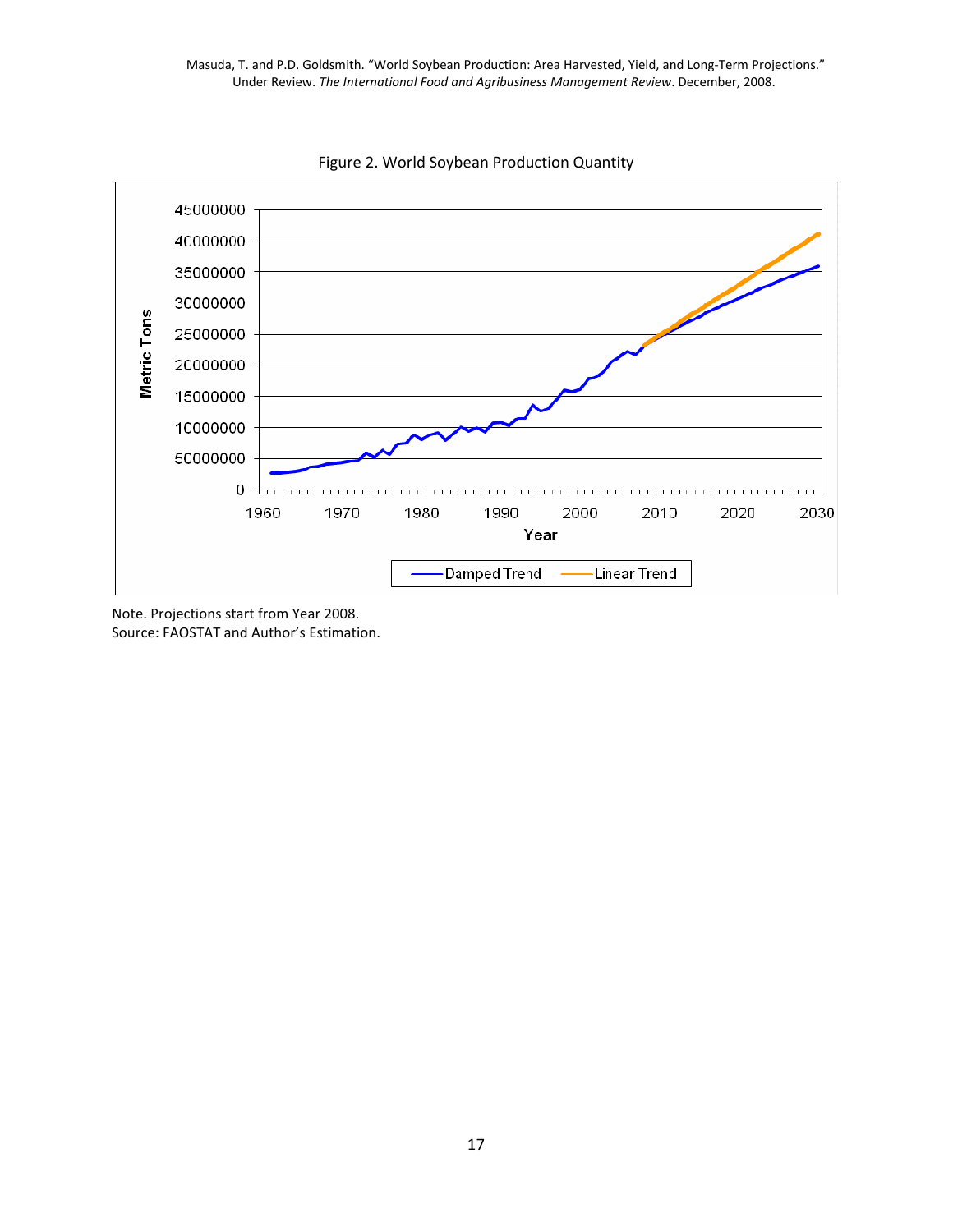

Figure 3. Shifts of Soybean Production Quantity Share by Continent

 Note. Years 2015 and 2030 are projections. Source: FAOSTAT and Author's Estimation.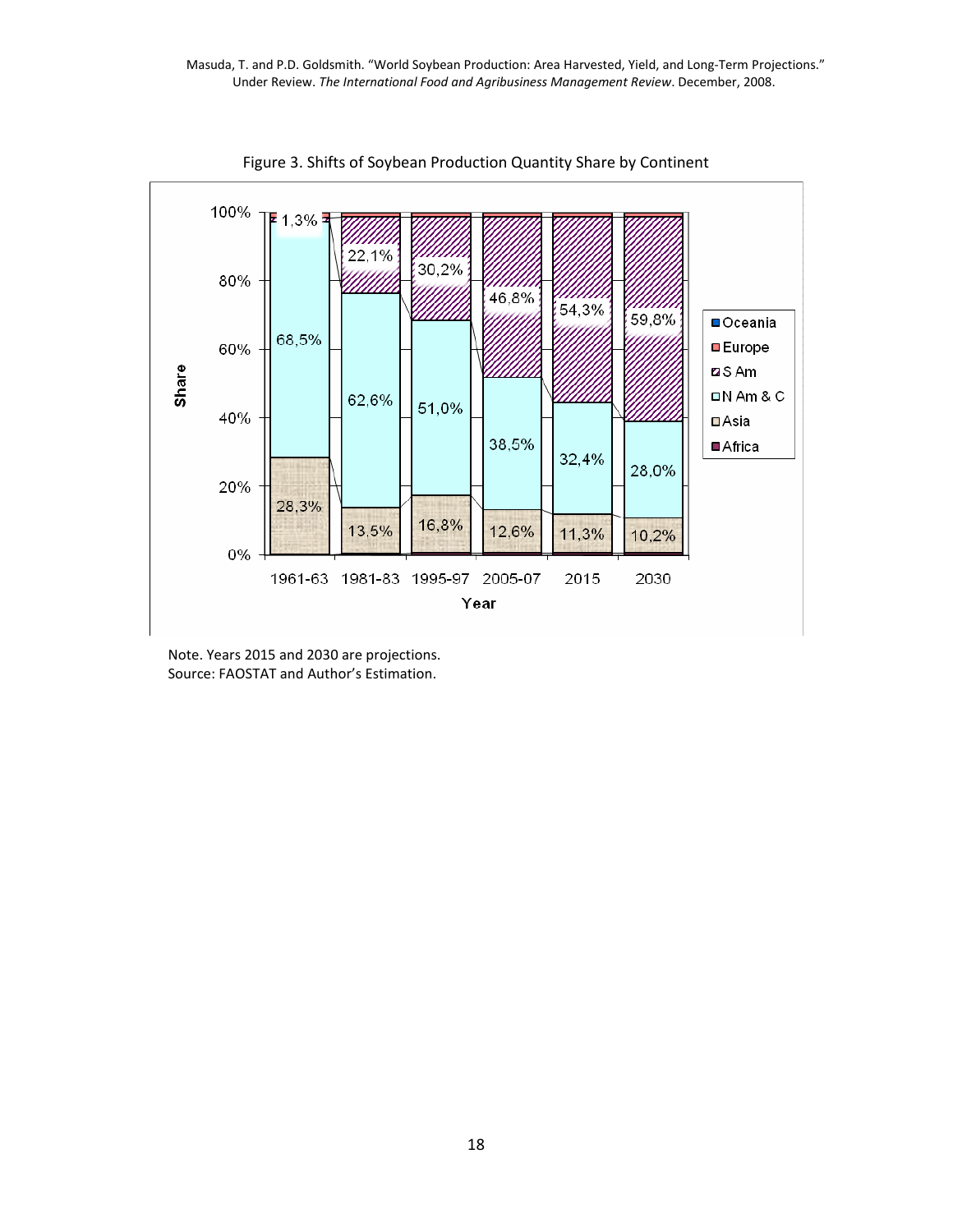

Figure 4. Scenarios for Soybean Area Harvested to 2030

#### Notes:

Scenatio 1: Yield Annual Growth 0.93%, 2.9 tons/ha in 2030. Scenatio 2: Yield Annual Growth 1.09%, 3.0 tons/ha in 2030. Scenatio 1: Yield Annual Growth 0.85%, 2.8 tons/ha in 2030. Source: FAOSTAT and Author's Estimation.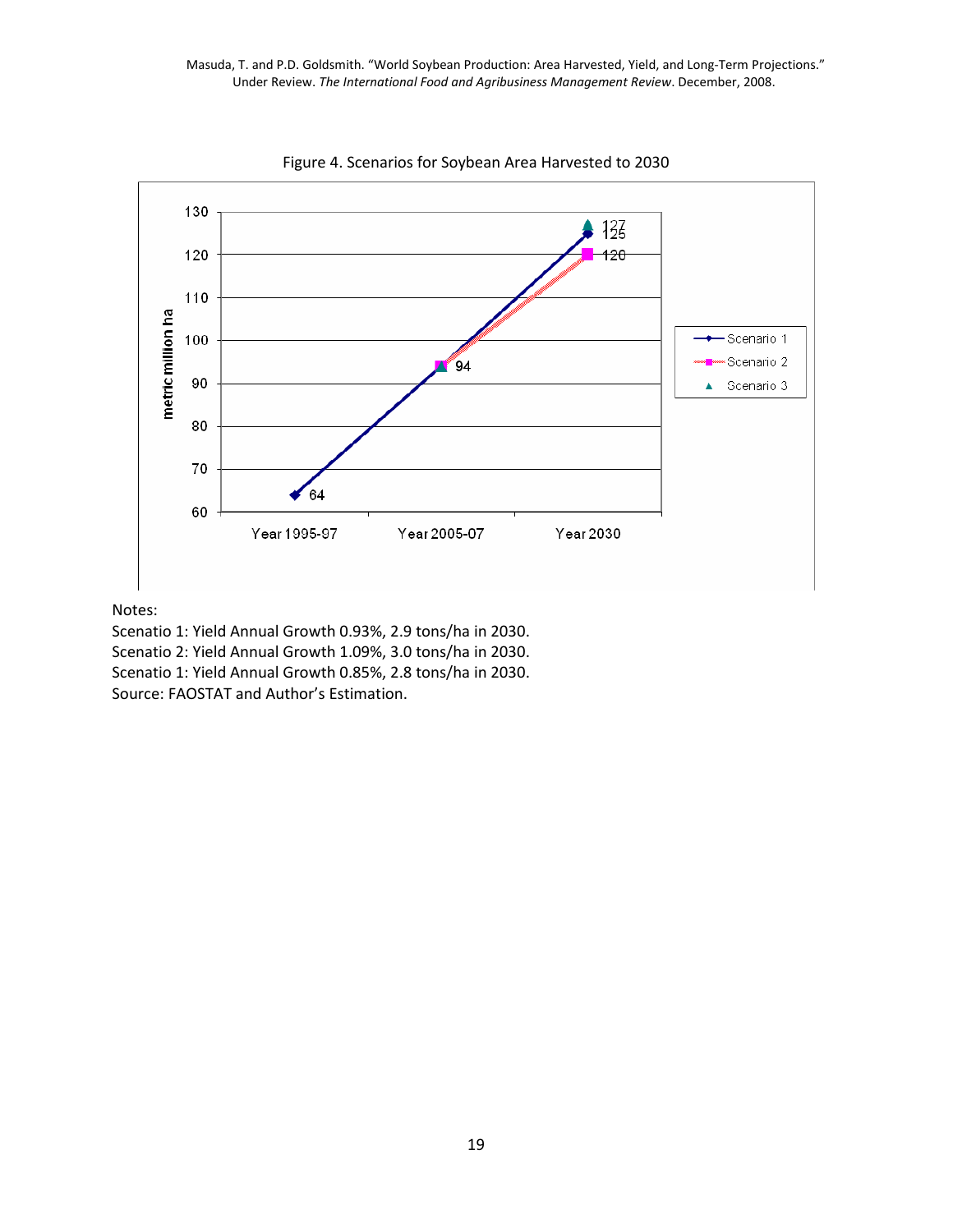|             | Year 1961-63 |         |            | Year 1981-83 |        |               | Year 1995-97 |         |
|-------------|--------------|---------|------------|--------------|--------|---------------|--------------|---------|
| country     | tons         | share   | country    | tons         | share  | country       | tons         | share   |
| <b>USA</b>  | 18,569,669   | 67.8%   | <b>USA</b> | 52,855,168   | 61.0%  | <b>USA</b>    | 65,711,000   | 49.1%   |
| China       | 6,596,519    | 24.1%   | Brazil     | 14,141,920   | 16.3%  | <b>Brazil</b> | 25,076,453   | 18.7%   |
| <b>USSR</b> | 421,333      | 1.5%    | China      | 9,383,839    | 10.8%  | China         | 13,827,103   | 10.3%   |
| Indonesia   | 391,100      | 1.4%    | Argentina  | 3,973,333    | 4.6%   | Argentina     | 11,862,030   | 8.9%    |
| Japan       | 349,600      | 1.3%    | Paraguay   | 789,178      | 0.9%   | India         | 5,653,033    | 4.2%    |
| Brazil      | 313,193      | 1.1%    | Canada     | 729,933      | 0.8%   | Paraguay      | 2,425,635    | 1.8%    |
| N Korea     | 175,000      | 0.6%    | Mexico     | 681,263      | 0.8%   | Canada        | 2,400,233    | 1.8%    |
| <b>ROW</b>  | 586,928      | 2.1%    | <b>ROW</b> | 4,149,960    | 4.8%   | <b>ROW</b>    | 6,918,366    | 5.2%    |
| World+      | 27,403,342   | 100.0%  | World+     | 86,704,595   | 100.0% | World+        | 133,873,854  | 100.0%  |
| Africa +    | 81,222       | 0.3%    | Africa +   | 376,481      | 0.4%   | Africa +      | 729,724      | 0.5%    |
| $N$ Am+     | 18,779,373   | 68.5%   | $N$ Am+    | 54,272,203   | 62.6%  | $N$ Am+       | 68,332,223   | 51.0%   |
| S Am+       | 354,849      | 1.3%    | S Am+      | 19,140,449   | 22.1%  | $S$ Am+       | 40,456,153   | 30.2%   |
| Asia +      | 7,751,006    | 28.3%   | Asia +     | 11,667,718   | 13.5%  | Asia +        | 22,466,785   | 16.8%   |
| Europe +    | 436,539      | 1.6%    | Europe +   | 1,179,701    | 1.4%   | Europe +      | 1,840,351    | 1.4%    |
| Oceania+    | 353          | $0.0\%$ | Oceania+   | 68,042       | 0.1%   | Oceania+      | 48,618       | $0.0\%$ |

Table 1. Top 7 Countries of Soybeans Production in Years 1961-63, 1981-83, and 1995-97

Note. 'ROW' denotes Rest of World and '+' total. Source: FAOSTAT.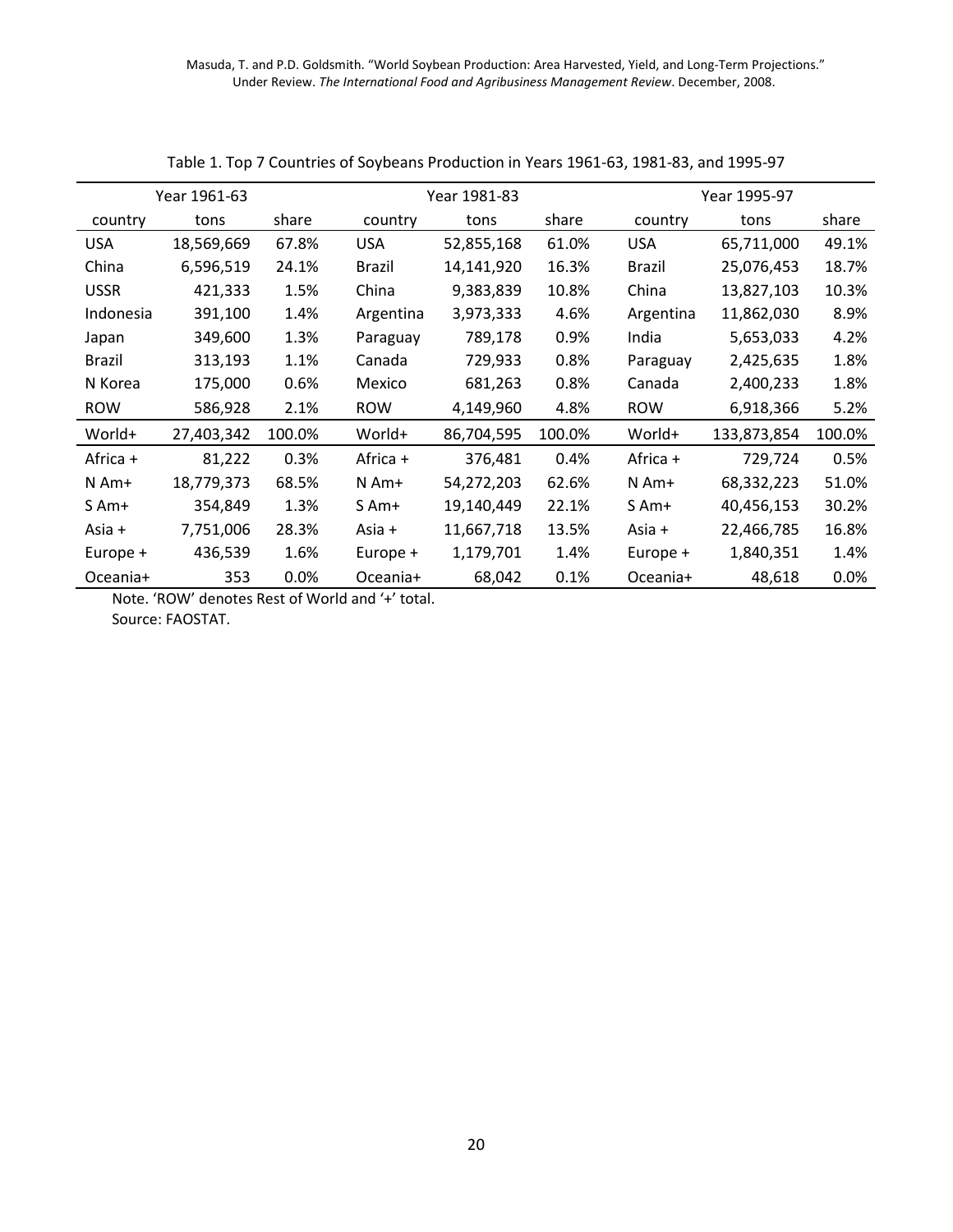|                     |            |            | 3-Year Average |             |             | <b>Linear Trend Case</b> |             | Damped Trend Case |
|---------------------|------------|------------|----------------|-------------|-------------|--------------------------|-------------|-------------------|
| continent/country   | 1961-63    | 1981-83    | 1995-97        | 2005-07     | 2015        | 2030                     | 2015        | 2030              |
| World +             | 27,403,342 | 86,704,595 | 133,873,854    | 217,597,616 | 289,755,239 | 411,698,024              | 278,472,217 | 359,693,531       |
| Africa +            | 81,222     | 376,481    | 729,724        | 1,374,931   | 1,983,524   | 2,920,217                | 1,902,488   | 2,527,195         |
| Asia +              | 7,751,006  | 11,667,718 | 22,466,785     | 27,357,042  | 32,551,478  | 41,288,560               | 31,426,774  | 36,776,406        |
| -- China            | 6,596,519  | 9,383,839  | 13,827,103     | 15,816,867  | 17,320,768  | 20,014,183               | 16,817,443  | 18,259,570        |
| -- India            | 6,000      | 485,767    | 5,653,033      | 8,854,500   | 12,021,573  | 17,122,342               | 11,454,609  | 14,692,857        |
| -- Rest of Asia     | 1,148,488  | 1,798,112  | 2,986,649      | 2,685,675   | 3,209,137   | 4,152,036                | 3,154,722   | 3,823,979         |
| $N$ Am & C +        | 18,779,373 | 54,272,203 | 68,332,223     | 83,877,488  | 93,064,475  | 110,584,352              | 90,308,207  | 100,693,740       |
| -- USA              | 18,569,669 | 52,855,168 | 65,711,000     | 80,581,667  | 89,311,947  | 105,714,724              | 86,796,166  | 96,565,209        |
| -- Canada           | 165,465    | 729,933    | 2,400,233      | 3,135,500   | 3,592,208   | 4,709,308                | 3,428,514   | 4,082,223         |
| -- Rest of N Am & C | 44,239     | 687,102    | 220,989        | 160,320     | 160,320     | 160,320                  | 83,527      | 46,307            |
| South America +     | 354,849    | 19,140,449 | 40,456,153     | 101,789,883 | 158,393,170 | 251,587,026              | 151,173,016 | 214,943,163       |
| -- Brazil           | 313,193    | 14,141,920 | 25,076,453     | 53,948,004  | 78,121,705  | 117,103,644              | 74,675,554  | 100,679,264       |
| -- Argentina        | 10,366     | 3,973,333  | 11,862,030     | 41,422,367  | 70,978,772  | 120,613,154              | 67,869,814  | 102,924,789       |
| -- Paraguay         | 4,422      | 789,178    | 2,425,635      | 3,896,000   | 4,894,840   | 6,448,612                | 4,440,854   | 5,056,276         |
| -- Rest of S Am     | 26,868     | 236,018    | 1,092,035      | 2,523,512   | 4,397,853   | 7,421,616                | 4,186,795   | 6,282,833         |
| Europe +            | 436,539    | 1,179,701  | 1,840,351      | 3,152,710   | 3,717,028   | 5,272,307                | 3,632,735   | 4,744,033         |
| -- Ukraine + Russia | n/a        | n/a        | 302,640        | 1,495,117   | 2,631,476   | 4,688,843                | 2,486,103   | 3,906,364         |
| -- Rest of Europe   | n/a        | n/a        | 1,537,711      | 1,657,593   | 1,085,552   | 583,463                  | 1,146,632   | 837,669           |
| Oceania +           | 353        | 68,042     | 48,618         | 45,563      | 45,563      | 45,563                   | 28,996      | 8,993             |

Table 2. World Soybean Production (metric tons)

Source: FAOSTAT and Author's Estimation.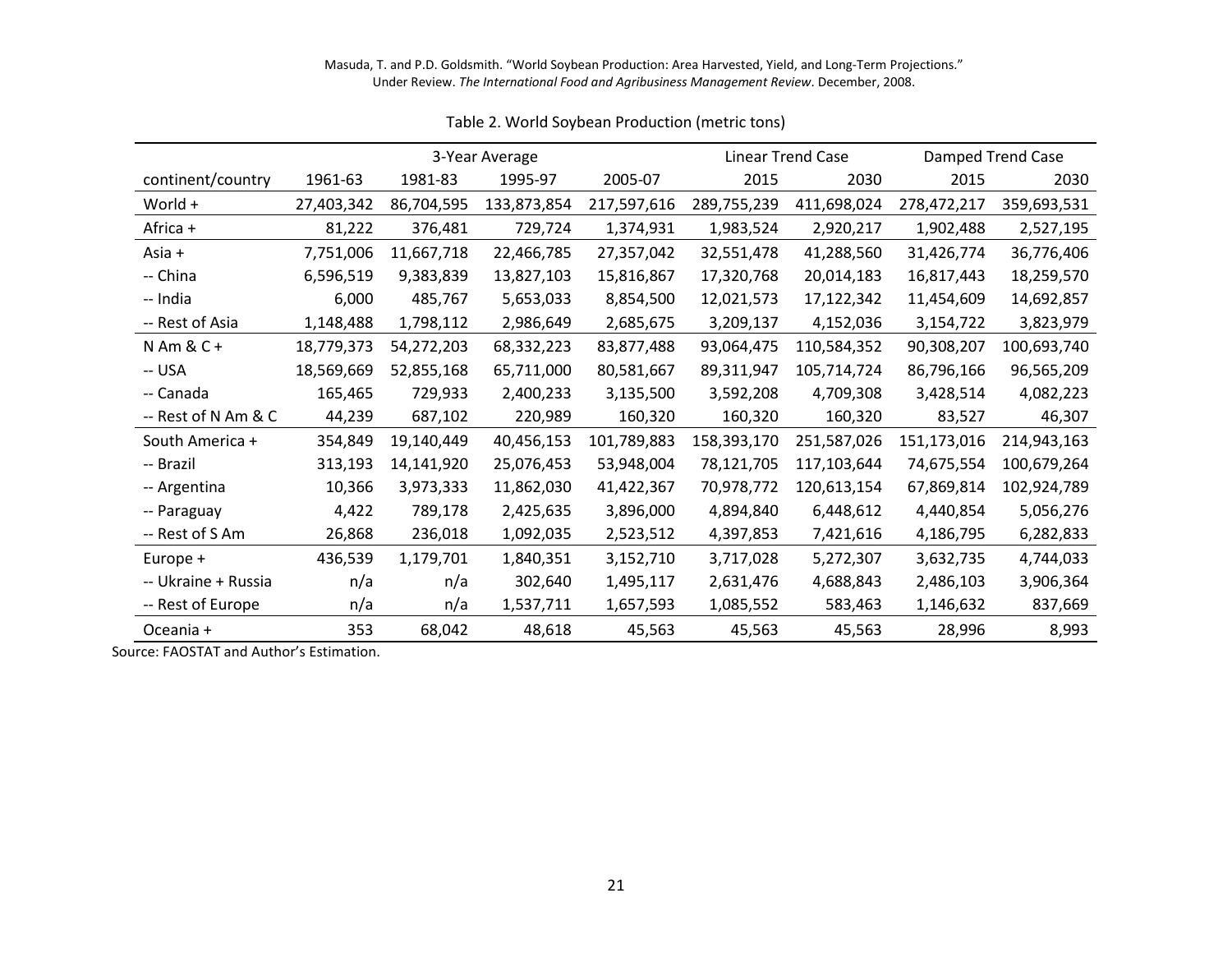|                     | 3-Year Average |         |         | <b>Linear Trend Case</b> |         | Damped Trend Case |         |         |
|---------------------|----------------|---------|---------|--------------------------|---------|-------------------|---------|---------|
| continent/country   | 1961-63        | 1981-83 | 1995-97 | 2005-07                  | 2015    | 2030              | 2015    | 2030    |
| World $+$           | 100.00%        | 100.00% | 100.00% | 100.00%                  | 100.00% | 100.00%           | 100.00% | 100.00% |
| Africa +            | 0.30%          | 0.43%   | 0.55%   | 0.63%                    | 0.68%   | 0.71%             | 0.68%   | 0.70%   |
| Asia +              | 28.28%         | 13.46%  | 16.78%  | 12.57%                   | 11.23%  | 10.03%            | 11.29%  | 10.22%  |
| -- China            | 24.07%         | 10.82%  | 10.33%  | 7.27%                    | 5.98%   | 4.86%             | 6.04%   | 5.08%   |
| -- India            | 0.02%          | 0.56%   | 4.22%   | 4.07%                    | 4.15%   | 4.16%             | 4.11%   | 4.08%   |
| -- Rest of Asia     | 4.19%          | 2.07%   | 2.23%   | 1.23%                    | 1.11%   | 1.01%             | 1.13%   | 1.06%   |
| $N$ Am & C +        | 68.53%         | 62.59%  | 51.04%  | 38.55%                   | 32.12%  | 26.86%            | 32.43%  | 27.99%  |
| -- USA              | 67.76%         | 60.96%  | 49.08%  | 37.03%                   | 30.82%  | 25.68%            | 31.17%  | 26.85%  |
| -- Canada           | 0.60%          | 0.84%   | 1.79%   | 1.44%                    | 1.24%   | 1.14%             | 1.23%   | 1.13%   |
| -- Rest of N Am & C | 0.16%          | 0.79%   | 0.17%   | 0.07%                    | 0.06%   | 0.04%             | 0.03%   | 0.01%   |
| South America +     | 1.29%          | 22.08%  | 30.22%  | 46.78%                   | 54.66%  | 61.11%            | 54.29%  | 59.76%  |
| -- Brazil           | 1.14%          | 16.31%  | 18.73%  | 24.79%                   | 26.96%  | 28.44%            | 26.82%  | 27.99%  |
| -- Argentina        | 0.04%          | 4.58%   | 8.86%   | 19.04%                   | 24.50%  | 29.30%            | 24.37%  | 28.61%  |
| -- Paraguay         | 0.02%          | 0.91%   | 1.81%   | 1.79%                    | 1.69%   | 1.57%             | 1.59%   | 1.41%   |
| -- Rest of S Am     | 0.10%          | 0.27%   | 0.82%   | 1.16%                    | 1.52%   | 1.80%             | 1.50%   | 1.75%   |
| Europe +            | 1.59%          | 1.36%   | 1.37%   | 1.45%                    | 1.28%   | 1.28%             | 1.30%   | 1.32%   |
| -- Ukraine + Russia | n/a            | n/a     | 0.23%   | 0.69%                    | 0.91%   | 1.14%             | 0.89%   | 1.09%   |
| -- Rest of Europe   | n/a            | n/a     | 1.15%   | 0.76%                    | 0.37%   | 0.14%             | 0.41%   | 0.23%   |
| Oceania +           | 0.00%          | 0.08%   | 0.04%   | 0.02%                    | 0.02%   | 0.01%             | 0.01%   | 0.00%   |

Table 3. World Soybean Production: Quantity Share

Source: FAOSTAT and Author's Estimation.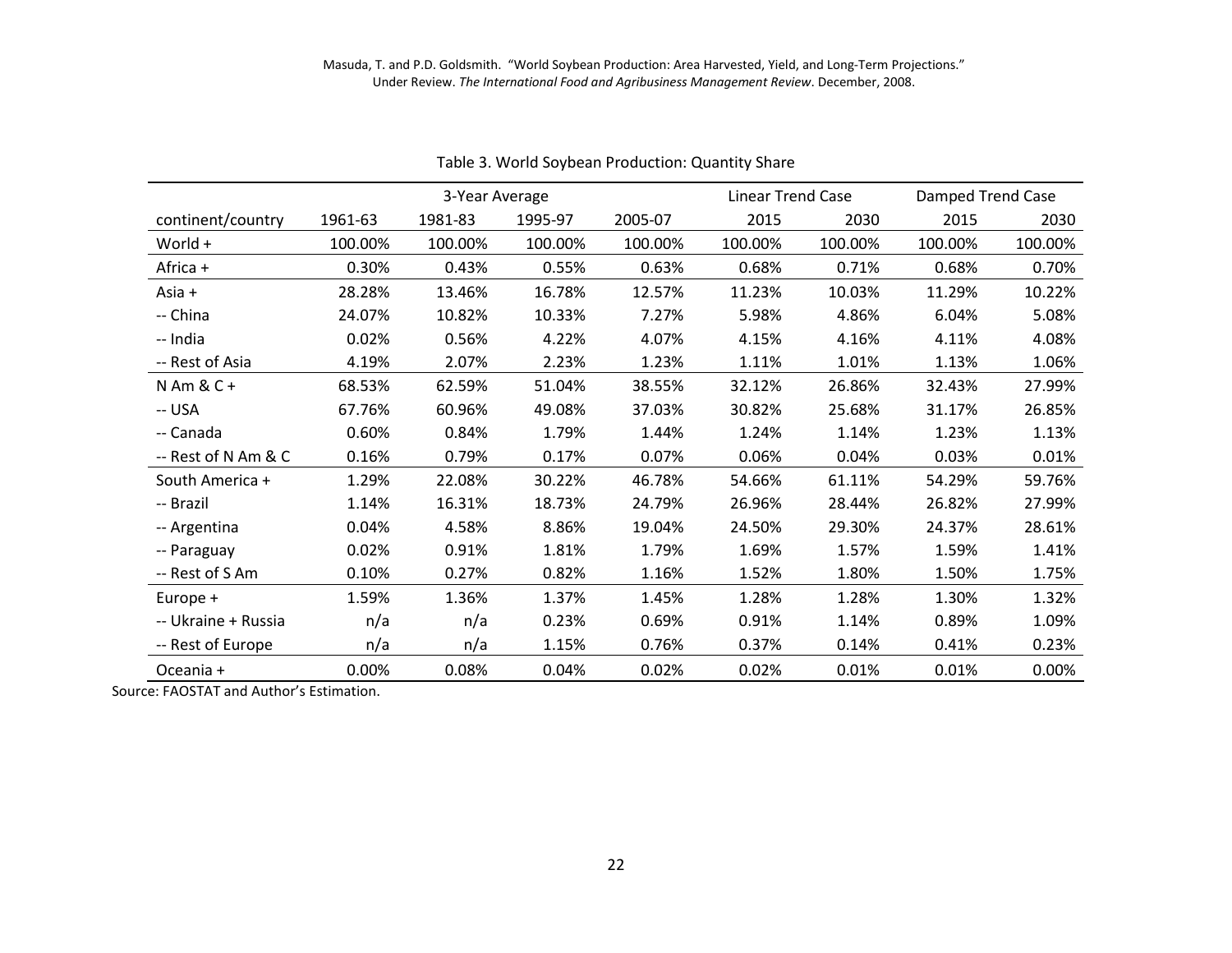|                     |        |          |          | <b>Linear Trend Case</b> |          | Damped Trend Case |          |
|---------------------|--------|----------|----------|--------------------------|----------|-------------------|----------|
| continent/country   | Term 1 | Term 2   | Term 3   | Term 4                   | Term 5   | Term 4            | Term 5   |
| World +             | 5.93%  | 2.94%    | 4.98%    | 3.23%                    | 2.37%    | 2.78%             | 1.72%    |
| Africa +            | 7.97%  | 4.51%    | 6.54%    | 4.16%                    | 2.61%    | 3.67%             | 1.91%    |
| Asia +              | 2.07%  | 4.46%    | 1.99%    | 1.95%                    | 1.60%    | 1.55%             | 1.05%    |
| -- China            | 1.78%  | 2.62%    | 1.35%    | 1.01%                    | 0.97%    | 0.68%             | 0.55%    |
| -- India            | 24.57% | 17.78%   | 4.59%    | 3.46%                    | 2.39%    | 2.90%             | 1.67%    |
| -- Rest of Asia     | 2.27%  | 3.44%    | $-1.06%$ | 2.00%                    | 1.73%    | 1.80%             | 1.29%    |
| $N$ Am & C +        | 5.45%  | 1.55%    | 2.07%    | 1.16%                    | 1.16%    | 0.82%             | 0.73%    |
| -- USA              | 5.37%  | 1.46%    | 2.06%    | 1.15%                    | 1.13%    | 0.83%             | 0.71%    |
| -- Canada           | 7.70%  | 8.26%    | 2.71%    | 1.52%                    | 1.82%    | 1.00%             | 1.17%    |
| -- Rest of N Am & C | 14.70% | $-7.28%$ | $-3.16%$ | 0.00%                    | 0.00%    | $-6.99%$          | $-3.86%$ |
| South America +     | 22.07% | 5.12%    | 9.67%    | 5.04%                    | 3.13%    | 4.49%             | 2.37%    |
| -- Brazil           | 20.99% | 3.89%    | 7.96%    | 4.20%                    | 2.74%    | 3.68%             | 2.01%    |
| -- Argentina        | 34.64% | 7.56%    | 13.32%   | 6.17%                    | 3.60%    | 5.64%             | 2.81%    |
| -- Paraguay         | 29.59% | 7.77%    | 4.85%    | 2.57%                    | 1.85%    | 1.47%             | 0.87%    |
| -- Rest of S Am     | 11.48% | 10.75%   | 8.74%    | 6.37%                    | 3.55%    | 5.79%             | 2.74%    |
| Europe +            | 5.10%  | 3.01%    | 5.53%    | 1.85%                    | 2.36%    | 1.59%             | 1.80%    |
| -- Ukraine + Russia | n/a    | n/a      | 17.32%   | 6.48%                    | 3.93%    | 5.81%             | 3.06%    |
| -- Rest of Europe   | n/a    | n/a      | 0.75%    | $-4.59%$                 | $-4.05%$ | $-4.01%$          | $-2.07%$ |
| Oceania +           | 30.09% | $-2.22%$ | $-0.65%$ | 0.00%                    | 0.00%    | $-4.90%$          | $-7.51%$ |

Table 4. World Soybean Production: Quantity Annual Average Growth

 Note. Term 1: 1961-63 to 1981-83, Term 2: 1981-83 to 1995-97, Term 3: 1995-97 to 2005-07, Term 4: 2005-07 to 2015, Term 5: 2015-30. Source: FAOSATAT and Author's Estimation.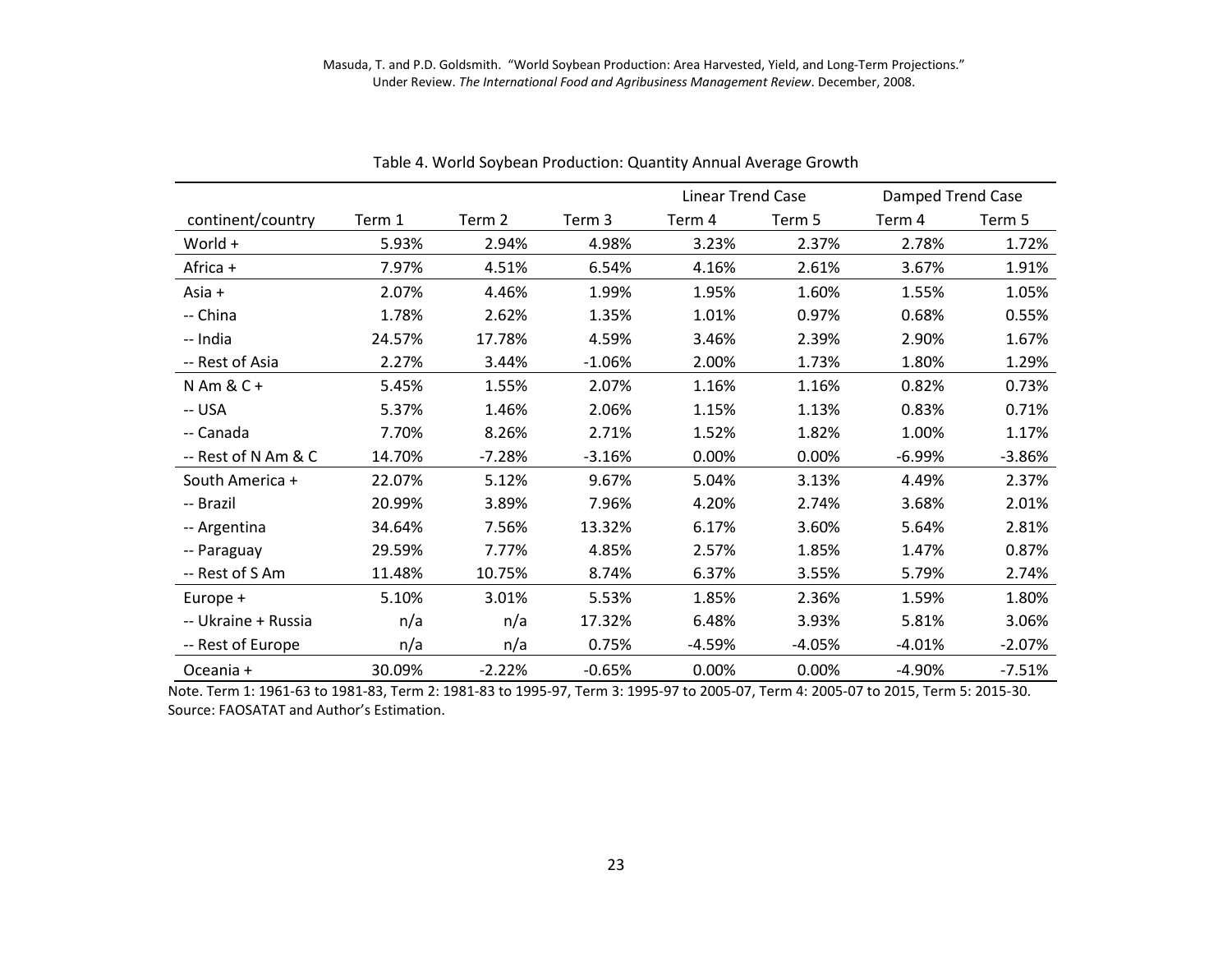|                     |     |        |          |        |          |          | <b>Linear Trend Case</b> |          | Damped Trend Case |
|---------------------|-----|--------|----------|--------|----------|----------|--------------------------|----------|-------------------|
| continent/country   |     | Term 1 | Term 2   | Term 3 |          | Term 4   | Term 5                   | Term 4   | Term 5            |
| World +             |     | 5.93%  | 2.94%    |        | 4.98%    | 3.23%    | 2.37%                    | 2.78%    | 1.72%             |
| Africa +            |     | 0.03%  | 0.02%    |        | 0.04%    | 0.03%    | 0.02%                    | 0.02%    | 0.01%             |
| Asia +              |     | 0.43%  | 0.68%    |        | 0.29%    | 0.23%    | 0.17%                    | 0.19%    | 0.11%             |
| -- China            |     | 0.31%  | 0.28%    |        | 0.12%    | 0.07%    | 0.05%                    | 0.05%    | 0.03%             |
| -- India            |     | 0.07%  | 0.43%    |        | 0.19%    | 0.14%    | 0.10%                    | 0.12%    | 0.07%             |
| -- Rest of Asia     |     | 0.07%  | 0.07%    |        | $-0.02%$ | 0.02%    | 0.02%                    | 0.02%    | 0.01%             |
| $N$ Am & C +        |     | 3.57%  | 0.88%    |        | 0.93%    | 0.41%    | 0.34%                    | 0.29%    | 0.22%             |
| -- USA              |     | 3.46%  | 0.80%    |        | 0.89%    | 0.39%    | 0.32%                    | 0.28%    | 0.21%             |
| -- Canada           |     | 0.06%  | 0.11%    |        | 0.04%    | 0.02%    | 0.02%                    | 0.01%    | 0.01%             |
| -- Rest of N Am & C |     | 0.07%  | $-0.03%$ |        | 0.00%    | 0.00%    | 0.00%                    | 0.00%    | 0.00%             |
| South America +     |     | 2.58%  | 1.34%    |        | 3.72%    | 2.55%    | 1.81%                    | 2.27%    | 1.35%             |
| -- Brazil           |     | 1.83%  | 0.68%    |        | 1.73%    | 1.09%    | 0.76%                    | 0.95%    | 0.55%             |
| -- Argentina        |     | 0.80%  | 0.51%    |        | 1.86%    | 1.34%    | 0.97%                    | 1.22%    | 0.75%             |
| -- Paraguay         |     | 0.14%  | 0.11%    |        | 0.09%    | 0.04%    | 0.03%                    | 0.02%    | 0.01%             |
| -- Rest of S Am     |     | 0.02%  | 0.06%    |        | 0.09%    | 0.09%    | 0.06%                    | 0.08%    | 0.04%             |
| Europe +            |     | 0.08%  | 0.04%    |        | 0.08%    | 0.03%    | 0.03%                    | 0.02%    | 0.02%             |
| -- Ukraine + Russia | n/a |        | n/a      |        | 0.08%    | 0.05%    | 0.04%                    | 0.05%    | 0.03%             |
| -- Rest of Europe   | n/a |        | n/a      |        | 0.01%    | $-0.03%$ | $-0.01%$                 | $-0.02%$ | $-0.01%$          |
| Oceania +           |     | 0.01%  | 0.00%    |        | 0.00%    | 0.00%    | 0.00%                    | 0.00%    | 0.00%             |

Table 5. World Soybean Production: Quantity Growth Contribution (% points)

 Note. Term 1: 1961-63 to 1981-83, Term 2: 1981-83 to 1995-97, Term 3: 1995-97 to 2005-07, Term 4: 2005-07 to 2015, Term 5: 2015-30. Source: FAOSATAT and Author's Estimation.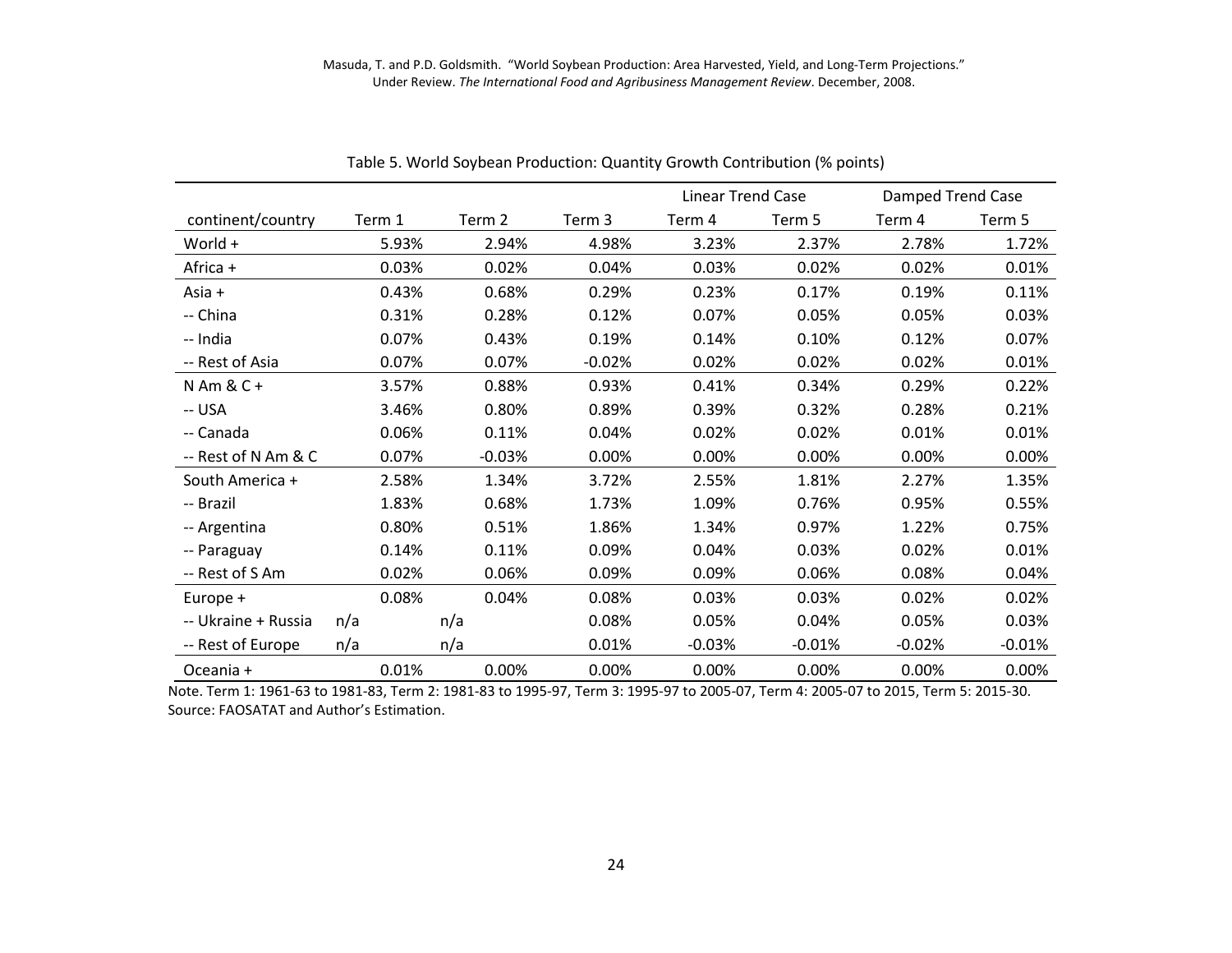|         | continent/country   | 1961-63    | 1981-83    | 1995-97    | 2005-07    |
|---------|---------------------|------------|------------|------------|------------|
| Hectare | World +             | 24,013,348 | 50,638,358 | 63,517,042 | 94,086,520 |
|         | Africa +            | 209,020    | 454,158    | 870,044    | 1,189,550  |
|         | Asia +              | 11,307,945 | 10,392,098 | 15,772,470 | 19,294,066 |
|         | -- China            | 9,744,814  | 8,002,762  | 7,984,867  | 9,197,965  |
|         | -- India            | 13,333     | 693,667    | 5,419,400  | 8,197,167  |
|         | -- Rest of Asia     | 1,549,797  | 1,695,670  | 2,368,203  | 1,898,935  |
|         | $N$ Am & C +        | 11,337,396 | 27,442,440 | 27,216,784 | 31,126,633 |
|         | -- USA              | 11,226,667 | 26,726,405 | 26,169,667 | 29,862,550 |
|         | -- Canada           | 89,164     | 335,733    | 913,267    | 1,178,467  |
|         | -- Rest of N Am & C | 21,565     | 380,301    | 133,851    | 85,616     |
|         | South America +     | 329,633    | 10,955,015 | 18,642,499 | 40,455,435 |
|         | -- Brazil           | 298,118    | 8,280,519  | 11,151,000 | 21,877,955 |
|         | -- Argentina        | 9,977      | 2,048,767  | 6,080,452  | 15,078,129 |
|         | -- Paraguay         | 2,533      | 491,700    | 836,053    | 2,156,667  |
|         | -- Rest of S Am     | 19,004     | 134,029    | 574,994    | 1,342,684  |
|         | Europe +            | 828,808    | 1,351,751  | 988,382    | 1,999,307  |
|         | -- Ukraine + Russia | n/a        | n/a        | 448,370    | 1,325,323  |
|         | -- Rest of Europe   | n/a        | n/a        | 540,012    | 673,983    |
|         | Oceania +           | 546        | 42,895     | 26,863     | 21,528     |
| Share   | World +             | 100.00%    | 100.00%    | 100.00%    | 100.00%    |
|         | Africa +            | 0.87%      | 0.90%      | 1.37%      | 1.26%      |
|         | Asia +              | 47.09%     | 20.52%     | 24.83%     | 20.51%     |
|         | -- China            | 40.58%     | 15.80%     | 12.57%     | 9.78%      |
|         | -- India            | 0.06%      | 1.37%      | 8.53%      | 8.71%      |
|         | -- Rest of Asia     | 6.45%      | 3.35%      | 3.73%      | 2.02%      |
|         | $N$ Am & C +        | 47.21%     | 54.19%     | 42.85%     | 33.08%     |
|         | -- USA              | 46.75%     | 52.78%     | 41.20%     | 31.74%     |
|         | -- Canada           | 0.37%      | 0.66%      | 1.44%      | 1.25%      |
|         | -- Rest of N Am & C | 0.09%      | 0.75%      | 0.21%      | 0.09%      |
|         | South America +     | 1.37%      | 21.63%     | 29.35%     | 43.00%     |
|         | -- Brazil           | 1.24%      | 16.35%     | 17.56%     | 23.25%     |
|         | -- Argentina        | 0.04%      | 4.05%      | 9.57%      | 16.03%     |
|         | -- Paraguay         | 0.01%      | 0.97%      | 1.32%      | 2.29%      |
|         | -- Rest of S Am     | 0.08%      | 0.26%      | 0.91%      | 1.43%      |
|         | Europe +            | 3.45%      | 2.67%      | 1.56%      | 2.12%      |
|         | -- Ukraine + Russia | n/a        | n/a        | 0.71%      | 1.41%      |
|         | -- Rest of Europe   | n/a        | n/a        | 0.85%      | 0.72%      |
|         | Oceania +           | 0.00%      | 0.08%      | 0.04%      | 0.02%      |

Table 6. World Soybean Production: Area Harvested (1)

Source: FAOSTAT.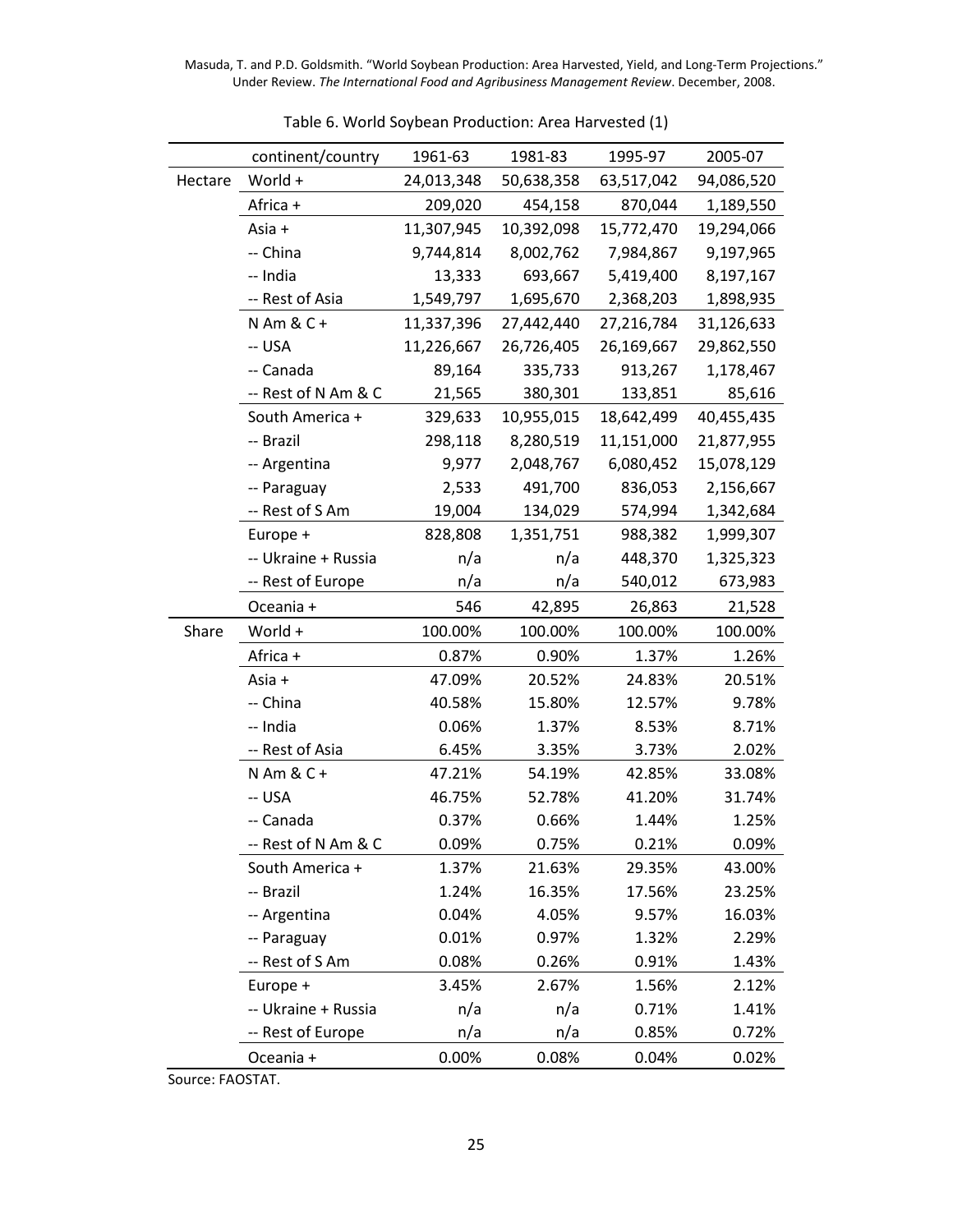|                            | continent/country   | Term 1   | Term 2   | Term 3   |
|----------------------------|---------------------|----------|----------|----------|
| Annual Average Growth      | World +             | 3.80%    | 1.52%    | 4.01%    |
|                            | Africa +            | 3.96%    | 4.43%    | 3.18%    |
|                            | Asia +              | $-0.42%$ | 2.82%    | 2.04%    |
|                            | -- China            | $-0.98%$ | $-0.01%$ | 1.42%    |
|                            | -- India            | 21.85%   | 14.69%   | 4.22%    |
|                            | -- Rest of Asia     | 0.45%    | 2.25%    | $-2.18%$ |
|                            | $N$ Am & C +        | 4.52%    | $-0.06%$ | 1.35%    |
|                            | -- USA              | 4.43%    | $-0.14%$ | 1.33%    |
|                            | -- Canada           | 6.85%    | 6.90%    | 2.58%    |
|                            | -- Rest of N Am & C | 15.43%   | $-6.72%$ | $-4.37%$ |
|                            | South America +     | 19.15%   | 3.61%    | 8.06%    |
|                            | -- Brazil           | 18.08%   | 2.00%    | 6.97%    |
|                            | -- Argentina        | 30.50%   | 7.52%    | 9.51%    |
|                            | -- Paraguay         | 30.14%   | 3.60%    | 9.94%    |
|                            | -- Rest of S Am     | 10.26%   | 10.20%   | 8.85%    |
|                            | Europe +            | 2.48%    | $-2.07%$ | 7.30%    |
|                            | -- Ukraine + Russia | n/a      | n/a      | 11.45%   |
|                            | -- Rest of Europe   | n/a      | n/a      | 2.24%    |
|                            | Oceania +           | 24.38%   | $-3.07%$ | $-2.19%$ |
| <b>Growth Contribution</b> | World +             | 3.80%    | 1.52%    | 4.01%    |
| (% points)                 | Africa +            | 0.03%    | 0.05%    | 0.04%    |
|                            | Asia +              | $-0.14%$ | 0.64%    | 0.46%    |
|                            | -- China            | $-0.28%$ | 0.00%    | 0.16%    |
|                            | -- India            | 0.16%    | 0.73%    | 0.36%    |
|                            | -- Rest of Asia     | 0.02%    | 0.08%    | $-0.06%$ |
|                            | $N$ Am & C +        | 2.29%    | $-0.03%$ | 0.51%    |
|                            | -- USA              | 2.21%    | $-0.07%$ | 0.48%    |
|                            | -- Canada           | 0.04%    | 0.07%    | 0.03%    |
|                            | -- Rest of N Am & C | 0.06%    | $-0.03%$ | $-0.01%$ |
|                            | South America +     | 2.20%    | 0.92%    | 2.91%    |
|                            | -- Brazil           | 1.59%    | 0.34%    | 1.42%    |
|                            | -- Argentina        | 0.62%    | 0.51%    | 1.22%    |
|                            | -- Paraguay         | 0.15%    | 0.04%    | 0.18%    |
|                            | -- Rest of S Am     | 0.02%    | 0.06%    | 0.10%    |
|                            | Europe +            | 0.08%    | $-0.04%$ | 0.13%    |
|                            | -- Ukraine + Russia | n/a      | n/a      | 0.12%    |
|                            | -- Rest of Europe   | n/a      | n/a      | 0.02%    |
|                            | Oceania +           | 0.01%    | 0.00%    | 0.00%    |

| Table 7. World Soybean Production: Area Harvested (2) |  |
|-------------------------------------------------------|--|
|                                                       |  |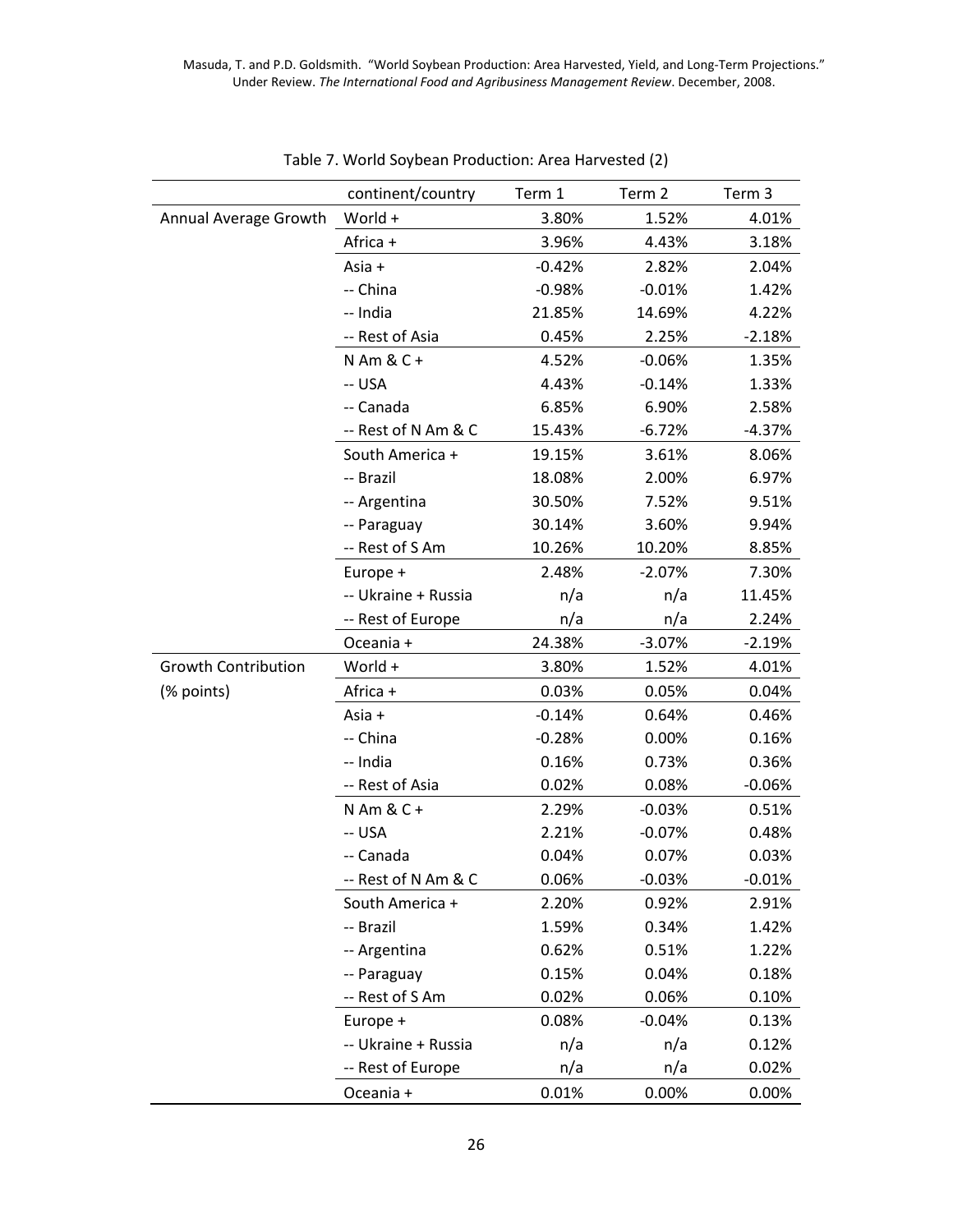#### Source: FAOSTAT.

|                     | 3-Year Average |         |         |         |  |
|---------------------|----------------|---------|---------|---------|--|
| continent/country   | 1961-63        | 1981-83 | 1995-97 | 2005-07 |  |
| World +             | 1.141          | 1.712   | 2.108   | 2.313   |  |
| Africa +            | 0.389          | 0.829   | 0.839   | 1.156   |  |
| Asia +              | 0.685          | 1.123   | 1.424   | 1.418   |  |
| -- China            | 0.677          | 1.173   | 1.732   | 1.720   |  |
| -- India            | 0.450          | 0.700   | 1.043   | 1.080   |  |
| -- Rest of Asia     | 0.741          | 1.060   | 1.261   | 1.414   |  |
| N Am & C +          | 1.656          | 1.978   | 2.511   | 2.695   |  |
| -- USA              | 1.654          | 1.978   | 2.511   | 2.698   |  |
| -- Canada           | 1.856          | 2.174   | 2.628   | 2.661   |  |
| -- Rest of N Am & C | 2.051          | 1.807   | 1.651   | 1.873   |  |
| South America +     | 1.076          | 1.747   | 2.170   | 2.516   |  |
| -- Brazil           | 1.051          | 1.708   | 2.249   | 2.466   |  |
| -- Argentina        | 1.039          | 1.939   | 1.951   | 2.747   |  |
| -- Paraguay         | 1.746          | 1.605   | 2.901   | 1.806   |  |
| -- Rest of S Am     | 1.414          | 1.761   | 1.899   | 1.879   |  |
| Europe +            | 0.527          | 0.873   | 1.862   | 1.577   |  |
| -- Ukraine + Russia | n/a            | n/a     | 0.675   | 1.128   |  |
| -- Rest of Europe   | n/a            | n/a     | 2.848   | 2.459   |  |
| Oceania +           | 0.647          | 1.586   | 1.810   | 2.116   |  |

Table 8. World Soybean Production: Yield (tons/ha)

Source: FAOSTAT.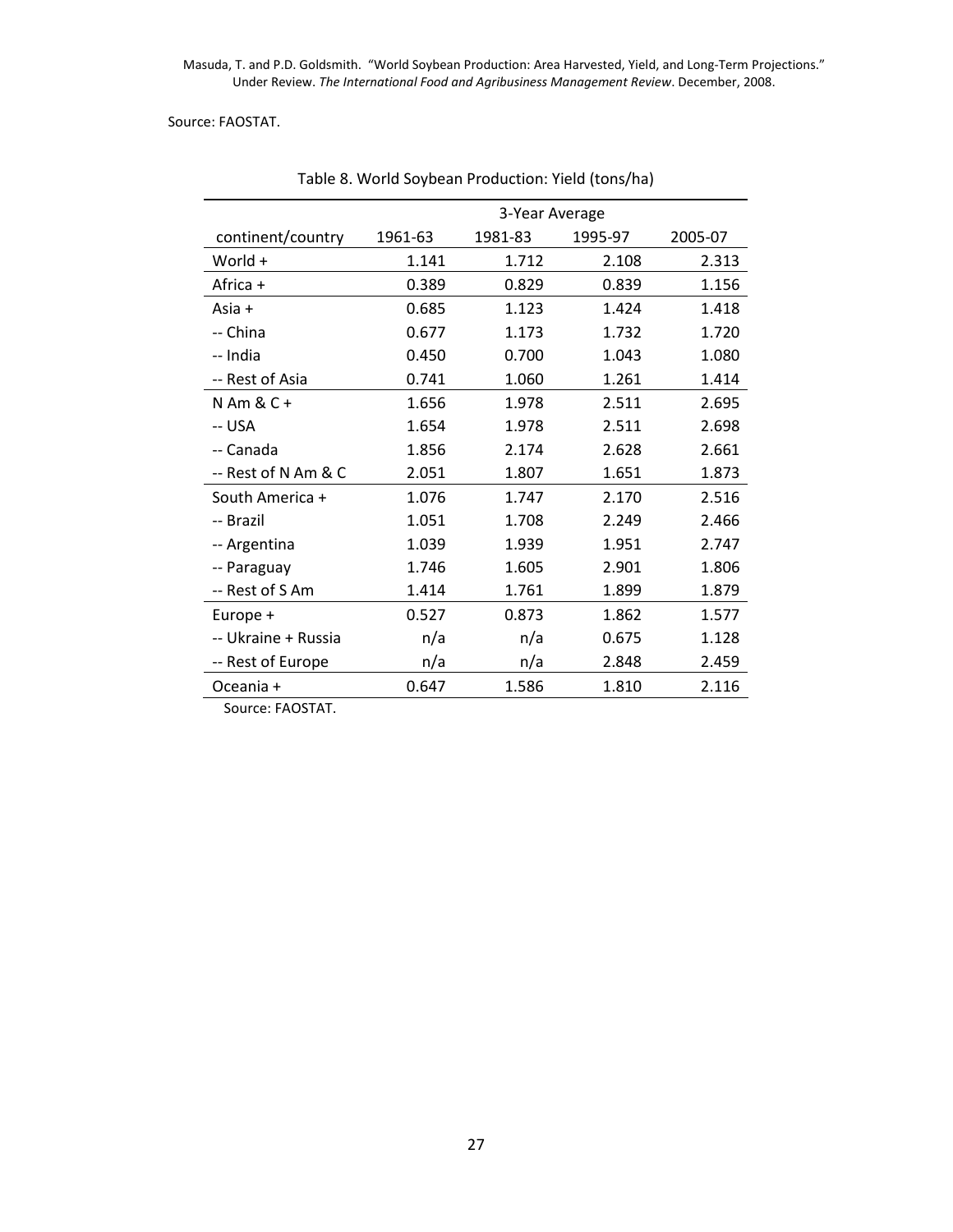| continent/country   | Term 1   | Term 2   | Term 3   |
|---------------------|----------|----------|----------|
| World +             | 2.05%    | 1.39%    | 0.93%    |
| Africa +            | 3.86%    | 0.08%    | 3.26%    |
| Asia +              | 2.50%    | 1.60%    | $-0.05%$ |
| -- China            | 2.79%    | 2.63%    | $-0.07%$ |
| -- India            | 2.24%    | 2.69%    | 0.35%    |
| -- Rest of Asia     | 1.81%    | 1.16%    | 1.15%    |
| $N$ Am & C +        | 0.89%    | 1.60%    | 0.71%    |
| -- USA              | 0.90%    | 1.60%    | 0.72%    |
| -- Canada           | 0.79%    | 1.27%    | 0.12%    |
| -- Rest of N Am & C | $-0.63%$ | $-0.60%$ | 1.27%    |
| South America +     | 2.45%    | 1.46%    | 1.49%    |
| -- Brazil           | 2.46%    | 1.85%    | 0.93%    |
| -- Argentina        | 3.17%    | 0.04%    | 3.48%    |
| -- Paraguay         | $-0.42%$ | 4.03%    | -4.63%   |
| -- Rest of S Am     | 1.10%    | 0.51%    | $-0.10%$ |
| Europe +            | 2.56%    | 5.18%    | $-1.65%$ |
| -- Ukraine + Russia | n/a      | n/a      | 5.27%    |
| -- Rest of Europe   | n/a      | n/a      | $-1.45%$ |
| Oceania +           | 4.59%    | 0.88%    | 1.58%    |

Table 9. World Soybean Production: Yield Annual Average Growth

 Note. Term 1: 1961-63 to 1981-83, Term 2: 1981-83 to 1995-97, Term 3: 1995-97 to 2005-07. Source: FAOSTAT.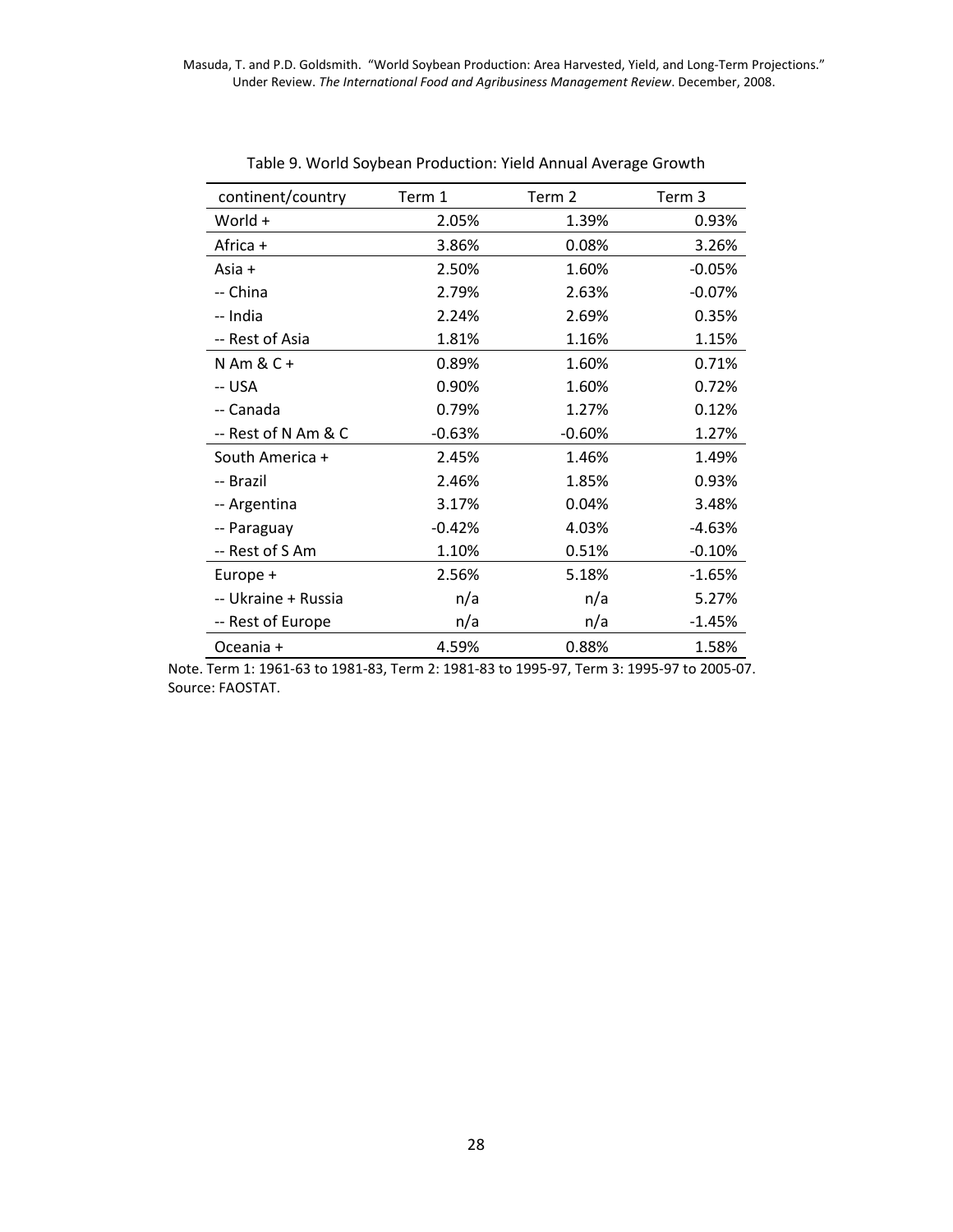| World Total/Average |                                          | Year 2005-07 | Annual Growth | Year 2030   |      |
|---------------------|------------------------------------------|--------------|---------------|-------------|------|
|                     |                                          | a            |               | b           | b/a  |
|                     | <b>Production Quantity (metric tons)</b> | 217,597,616  | 2.12%         | 359,693,531 | 1.65 |
| Scenario 1          | Area Harvested (ha)                      | 94,086,520   | 1.18%         | 124,784,797 | 1.33 |
|                     | Yield (tons/ha)                          | 2.313        | 0.93%         | 2.890       | 1.25 |
| Scenario 2          | Area Harvested (ha)                      | 94,086,520   | 1.03%         | 120,213,463 | 1.28 |
|                     | Yield (tons/ha)                          | 2.313        | 1.09%         | 3.000       | 1.30 |
| Scenario 3          | Area Harvested (ha)                      | 94,086,520   | 1.27%         | 127,257,326 | 1.35 |
|                     | Yield (tons/ha)                          | 2.313        | 0.85%         | 2.834       | 1.23 |

|  | Table 10. Scenarios for World Soybean Area Harvested and Yield to 2030 |  |  |  |
|--|------------------------------------------------------------------------|--|--|--|
|--|------------------------------------------------------------------------|--|--|--|

Notes:

Scenario 1: Yield Annual Growth keeps the same rate (0.93%) of Term 3 (1995-97 to 2005-07).

Scenario 2: Yield Level reaches 3.000 tons/ha in 2030.

Scenario 3: Yield Annual Growth slows to 0.85% annually.

Source: FAOSTAT and Author's Estimation.